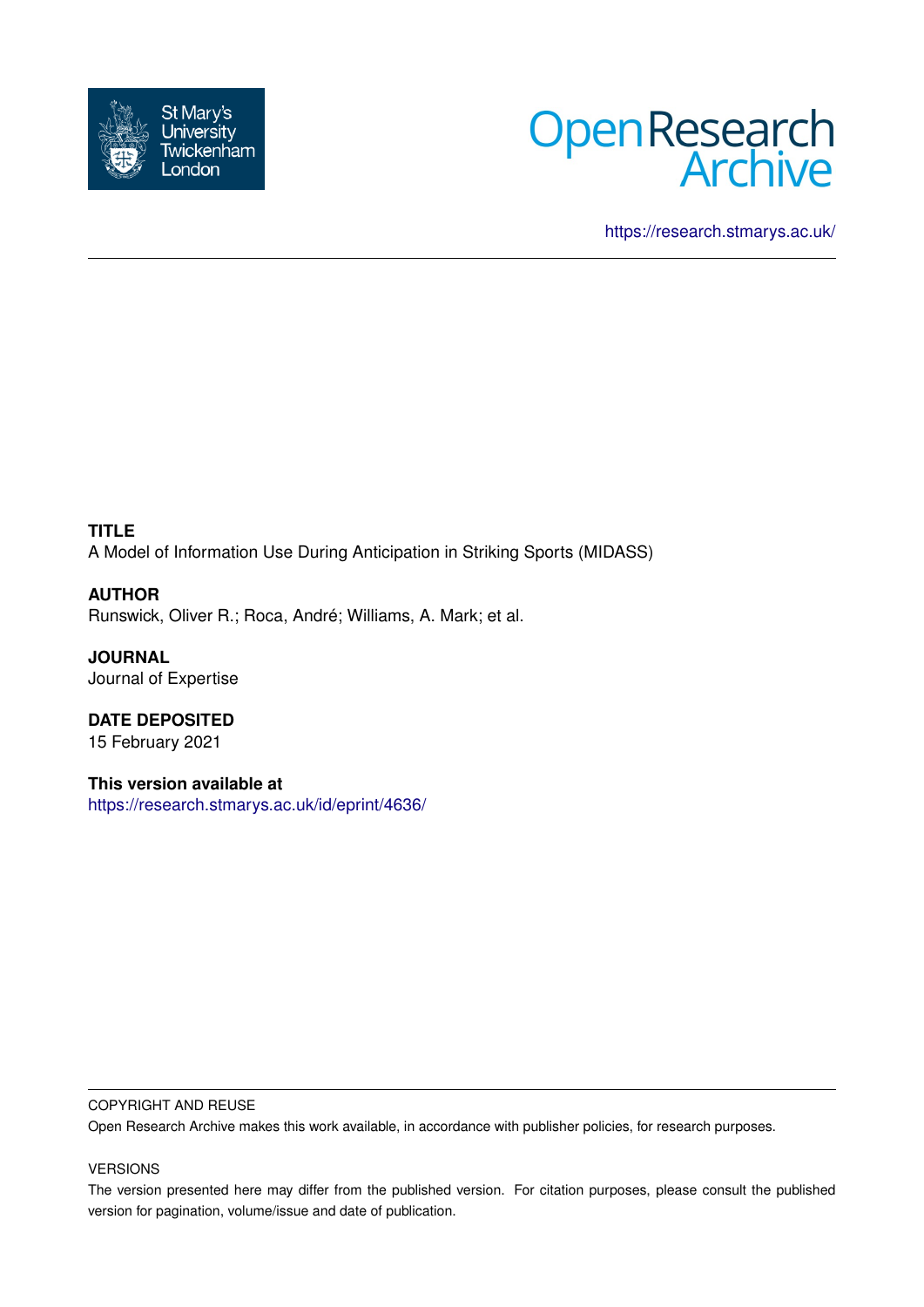



https://research.stmarys.ac.uk/

**TITLE** A Model of Information Use During Anticipation in Striking Sports (MIDASS)

## **AUTHOR**

Runswick, Oliver R.; Roca, André; Williams, A. Mark; et al.

**JOURNAL** Journal of Expertise

## **DATE DEPOSITED**

**This version available at** http://research.stmarys.ac.uk/id/eprint/4636/

#### COPYRIGHT AND REUSE

Open Research Archive makes this work available, in accordance with publisher policies, for research purposes.

### VERSIONS

The version presented here may differ from the published version. For citation purposes, please consult the published version for pagination, volume/issue and date of publication.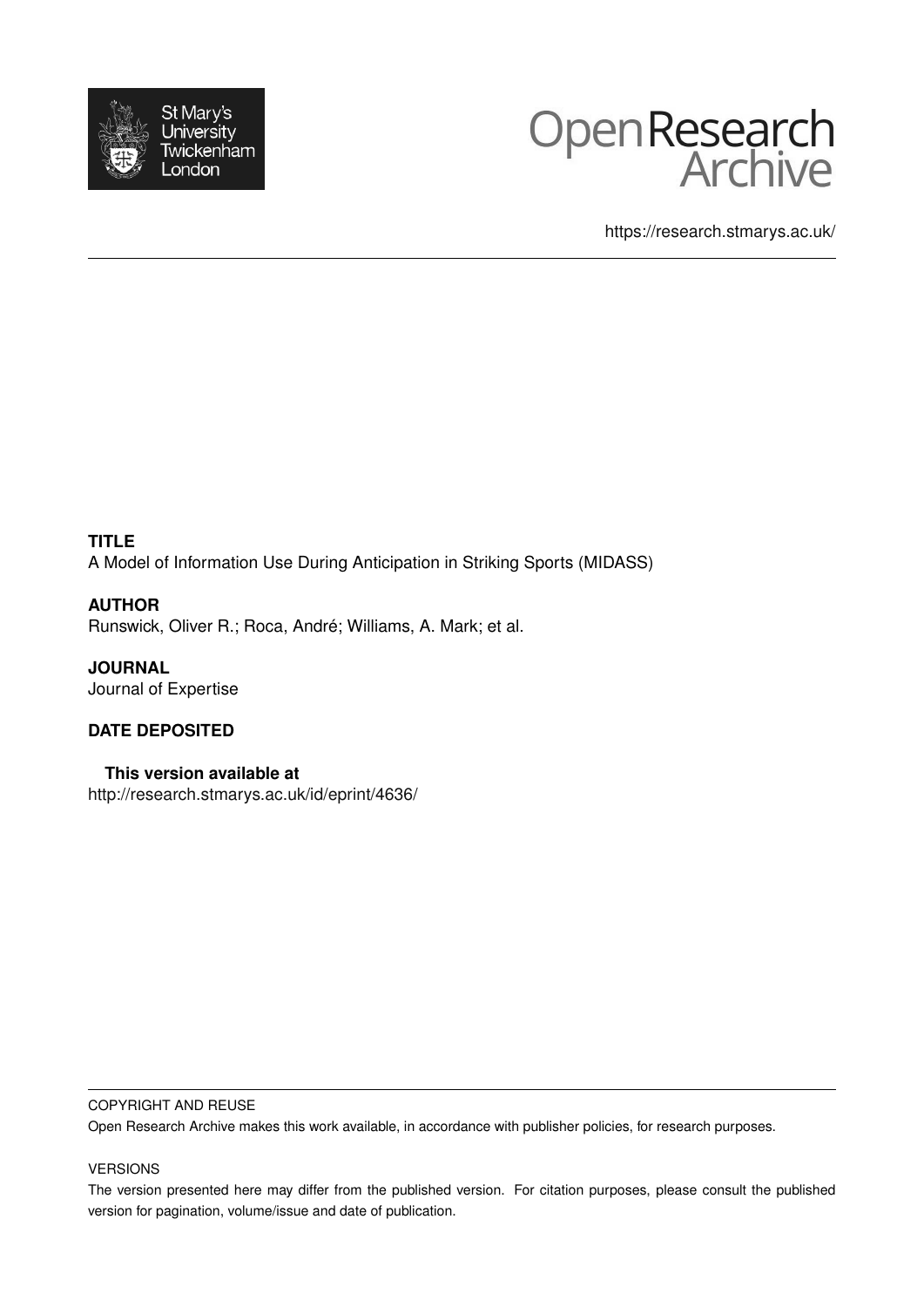| $\mathbf{1}$   | Running Head: Information use during anticipation                                                     |
|----------------|-------------------------------------------------------------------------------------------------------|
| $\overline{2}$ |                                                                                                       |
| 3              | A model of information use during anticipation in striking sports (MIDASS)                            |
| 4              | Oliver R. Runswick (oliver.runswick@kcl.ac.uk) <sup>1, 2, 3</sup>                                     |
| 5              | André Roca <sup>1</sup>                                                                               |
| 6              | A. Mark Williams <sup>4</sup>                                                                         |
| 7              | Jamie S. North <sup>1</sup>                                                                           |
| 8              |                                                                                                       |
| 9              | <sup>1</sup> Expert Performance and Skill Acquisition Research Group, Faculty of Sport, Allied Health |
| 10             | and Performance Science, St Mary's University, Twickenham, London, UK                                 |
| 11             | <sup>2</sup> Institute of Sport, University of Chichester                                             |
| 12             | <sup>3</sup> Department of Psychology, Institute of Psychiatry, Psychology & Neuroscience,            |
| 13             | King's College London, London, UK                                                                     |
| 14             | <sup>4</sup> Department of Health, Kinesiology and Recreation, College of Health, The University of   |
| 15             | Utah, UTAH, USA                                                                                       |
| 16             |                                                                                                       |
| 17             | Accepted for Publication in Journal of Expertise on 07/01/2021                                        |
| 18             |                                                                                                       |
| 19             | Corresponding author:                                                                                 |
| 20             | <b>Oliver Runswick</b>                                                                                |
| 21             | Department of Psychology                                                                              |
| 22             | Institute of Psychiatry, Psychology & Neuroscience                                                    |
| 23             | Guy's Campus                                                                                          |
| 24             | King's College London                                                                                 |
| 25             | Email: oliver.runswick@kcl.ac.uk                                                                      |
| 26             | Declarations of interest: none                                                                        |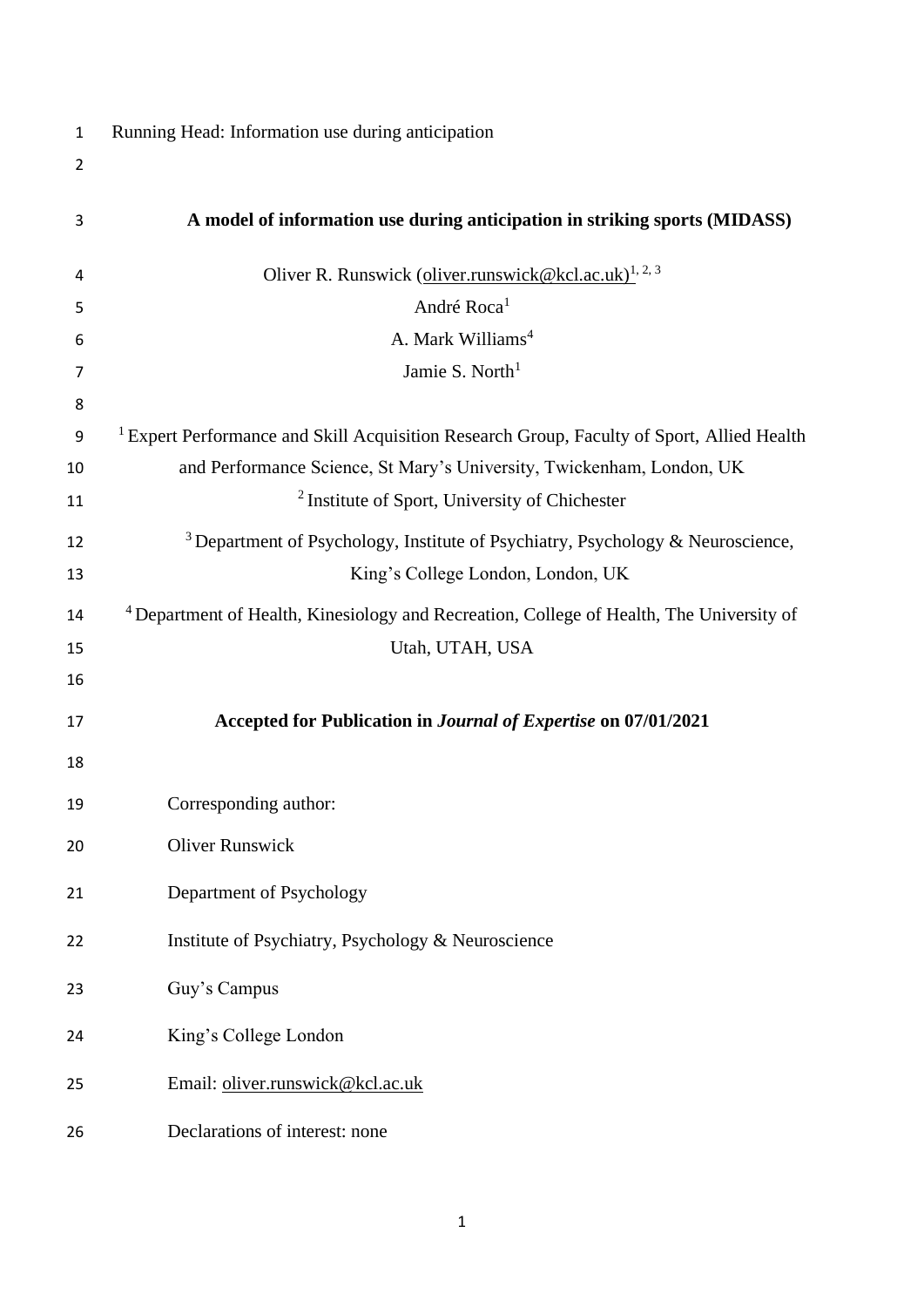# **Abstract**

| 28 | In sports such as baseball, cricket or tennis, skilled performers can strike fast moving objects |
|----|--------------------------------------------------------------------------------------------------|
| 29 | with extremely high levels of accuracy. The ability to anticipate the outcome of an event,       |
| 30 | prior to the act itself, is crucial to superior performance. Published reports have identified   |
| 31 | several sources of information that skilled performers use to develop probabilistic judgements   |
| 32 | related to what might happen next. The focus has been on identifying key sources of sensory      |
| 33 | information, notionally postural cues, that may guide anticipation. However, more recently,      |
| 34 | researchers have started to explore how the context that surrounds the situation may facilitate  |
| 35 | skilled anticipation. Scientists have empirically explored how these two sources of              |
| 36 | information are integrated, prioritised, and affect anticipation and deception. Thus far, few    |
| 37 | efforts have been made to enhance the conceptual backdrop for this work or, more                 |
| 38 | specifically, to identify specific hypotheses relating to performance. In this paper, we         |
| 39 | synthesise current literature and propose a model to explain how various information sources     |
| 40 | may be integrated during skilled anticipation and how this affects performance, with a           |
| 41 | particular focus on striking sports. We articulate several testable hypotheses to help focus     |
| 42 | future research.                                                                                 |
| 43 |                                                                                                  |
|    |                                                                                                  |
| 44 |                                                                                                  |
| 45 |                                                                                                  |
| 46 |                                                                                                  |
| 47 |                                                                                                  |
|    |                                                                                                  |
| 48 | Keywords: perceptual-cognitive-motor skill; congruence; expertise; context                       |
|    |                                                                                                  |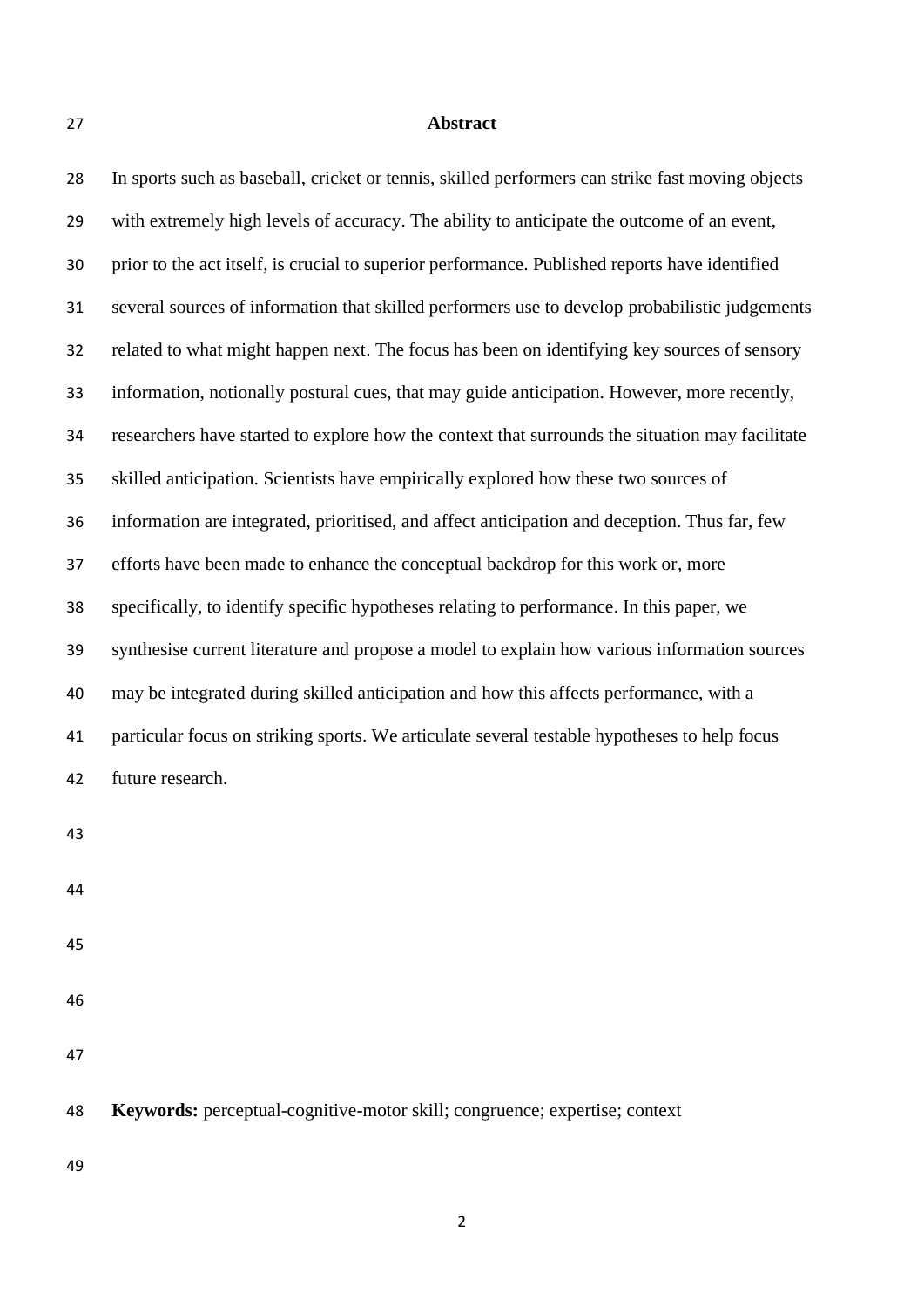#### **Introduction**

 Due to the time constraints inherent in some striking sports and limits to the speed that humans can process information, skilled performers are required to anticipate what will happen next ahead of the actual event in order to provide more time to execute an appropriate response (Loffing & Cañal-Bruland, 2017; Yarrow et al., 2009). A substantive body of research now exists to show that anticipation in striking sports such as cricket and baseball is underpinned by the integration of information from at least two broad sources (Cañal-Bruland & Mann, 2015; Loffing & Cañal-Bruland, 2017; Williams & Jackson, 2019). Namely, the pick-up of sensory information from the emerging display such as an opponent's movement kinematics (Abernethy & Zawi, 2007; Müller, Abernethy, & Farrow, 2006), and the use of high-level contextual information such as the score in the game or sequencing of previous events (e.g., see Cañal-Bruland & Mann, 2015; Loffing & Cañal-Bruland, 2017; Müller & Abernethy, 2012; Murphy, Jackson, & Williams, 2019). Potentially an interaction exists, with the performer being able to rely to varying degress on the pick-up of sensory information during the task itself and contextual information that may be present or absent in the display.

 Previous efforts to develop models that conceptualise the anticipation process in sport (e.g., Müller & Abernethy, 2012: Williams, 2009) have not fully accounted for the use of contextual information and how it is integrated with later emerging visual cues from an opponent (or opponents). Whilst this state of affairs is somewhat understandable, given the limited empirical work that exists focusing on the role of context in anticipation, it is increasingly apparent that models of anticipation which fail to incorporate context present an incomplete picture of the underlying mechanisms. Although several researchers have recently highlighted the importance of context in anticipation (Loffing & Cañal-Bruland, 2017; Morris-Binelli & Müller, 2017; Williams & Jackson, 2019), nobody has yet synthesised these findings with previous work in an effort to outline a conceptual model that may advance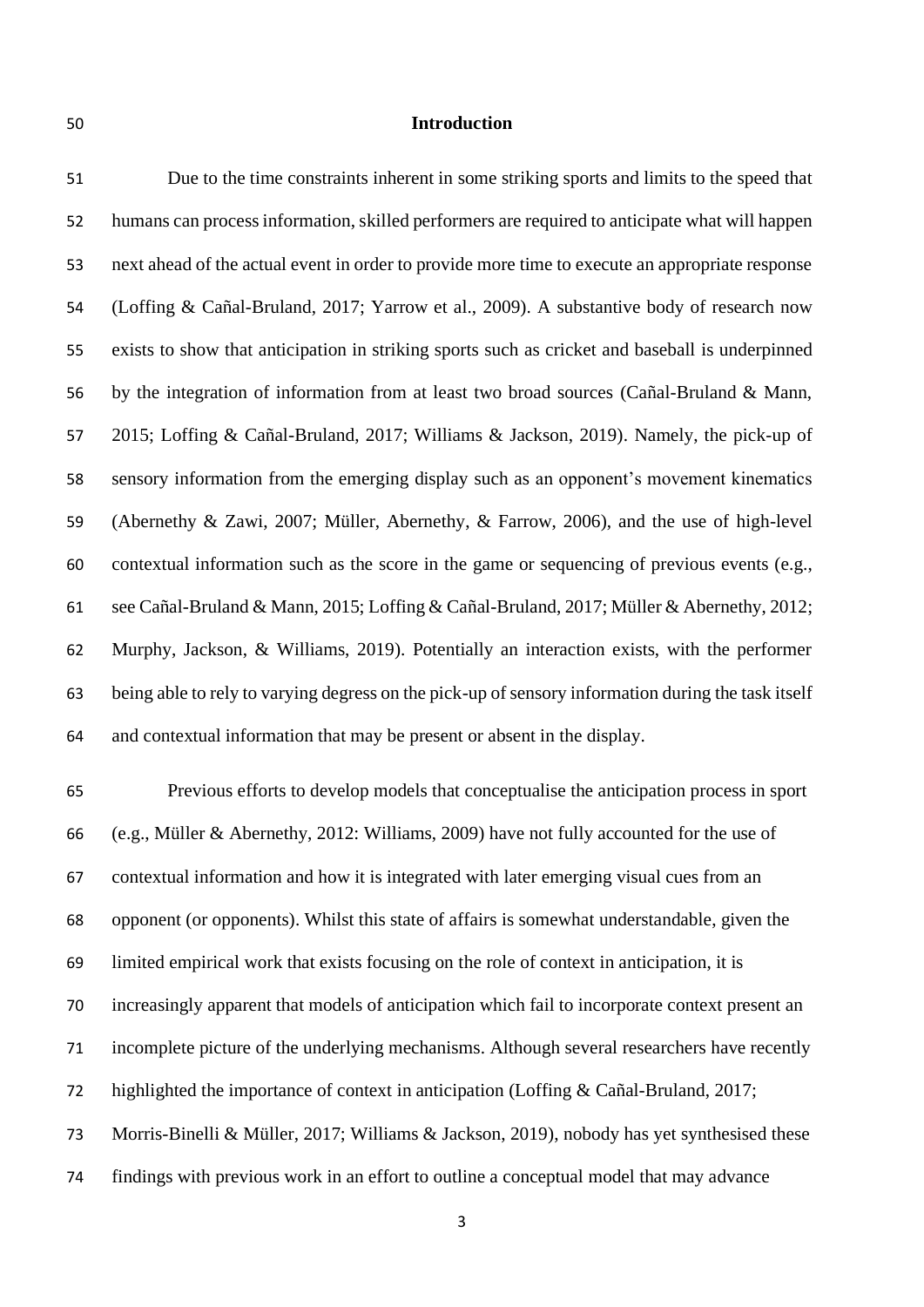knowledge and understanding of the phenomenon and produce explicit testable hypotheses. In this paper, we present the *M*odel of *I*nformation use *D*uring *A*nticipation in *S*triking *S*ports (MIDASS) and articulate testable hypotheses that researchers in the field can examine emprically in an effort to refine conceptual understanding. We begin by providing a brief overview of the current literature. We do not present an exhaustive account of the literature in this field (for such reviews, see Loffing & Cañal-Bruland, 2017; Morris-Binelli & Müller, 2017; Williams & Jackson, 2019), but rather briefly highlight the key information sources that underpin anticipation and explain how these may be integrated during performance.

### **Visual Information**

 The perception and pick-up of visual information is most often seen in the ability to recognise advanced postural cues from an opponent (Müller et al., 2006; Smeeton, Hüttermann, & Williams, 2019) or to detect familiarity in patterns within a display (e.g., North, Hope, & Williams, 2017; North, Williams, Hodges, Ward, & Ericsson, 2009). Moreover, a large body of evidence exists demonstrating that skilled athletes display different visual search behaviours compared to less-skilled athletes (e.g., Mann, Williams, Ward, & Janelle, 2007; Mann, Causer, Nakamoto, & Runswick, 2019; McRobert, Ward, Eccles, & Williams, 2011; Williams, Janelle, & Davids, 2004). Since information processing is suppressed when visual fixation changes location through saccadic eye movements (Campbell & Wurtz, 1978), periods of fixation are associated with the pick-up of information from both foveal (Mann et al., 2007) and peripheral vision (Ryu, Abernethy, Mann, & Poolton, 2015; Ryu, Mann, Abernethy, & Poolton, 2016). Skilled performers typically demonstrate search patterns that lead to fixations on, and the retrieval of, information most pertinent to performance in any given situation (Mann et al., 2019). This work has helped to identify the most relevant sources of visual information that lead to enhanced anticipation.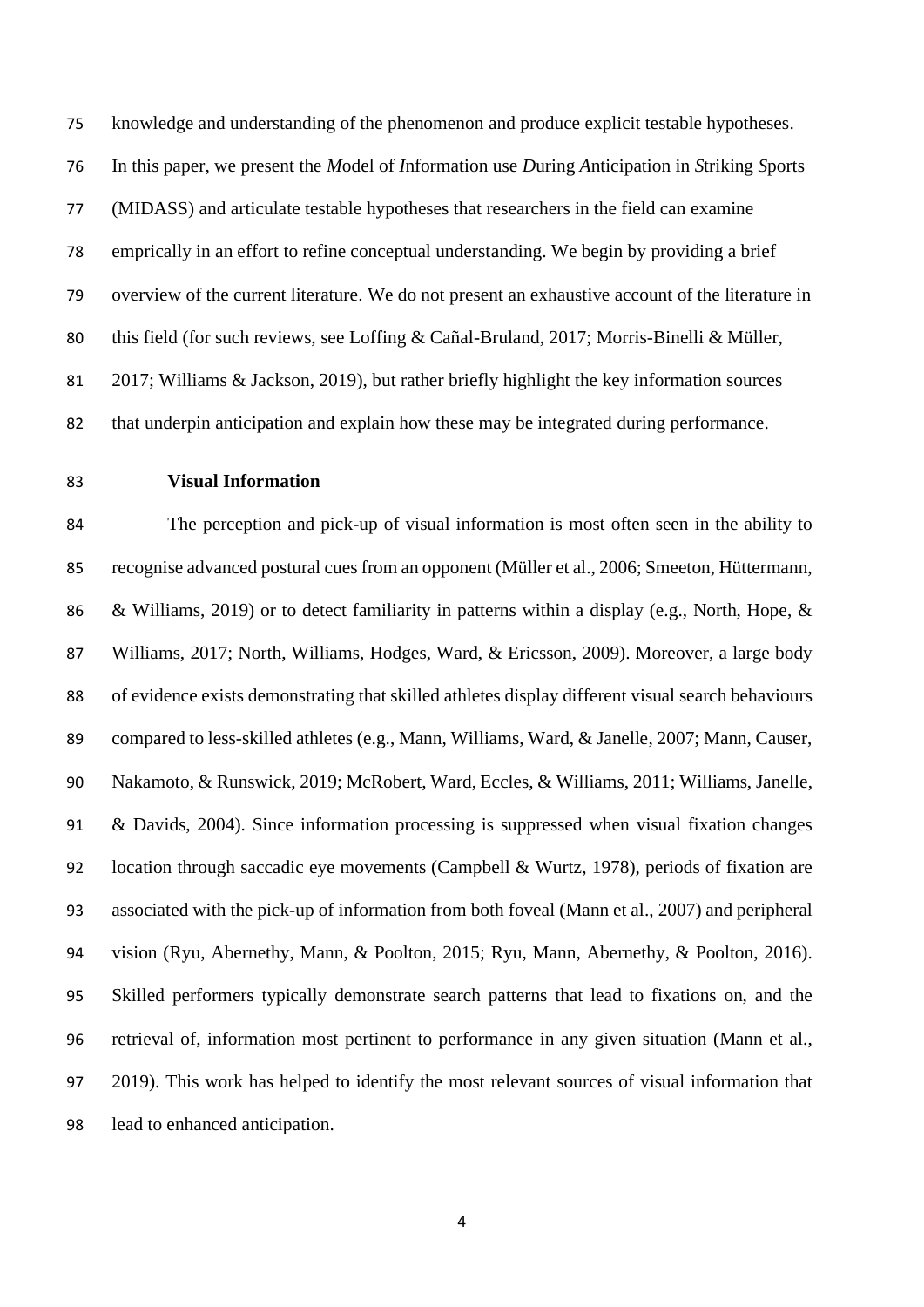The use of advance postural cues from an opponent is one of the most widely investigated sources of visual information underpinning skilled anticipation (Smeeton et al., 2019). Williams and Davids (1998) showed that skilled players in soccer can process advance cues to better anticipate the movements of an opponent. Similarly, Savelsbergh, Williams, van der Kamp, and Ward (2002) reported that skilled soccer goalkeepers used fewer fixations of longer duration to different locations on the opponent's body than less-skilled counterparts when predicting the direction of a penalty kick, suggesting enhanced pick-up of pertinent visual information. Initially, it was believed that skilled performers extracted information from isolated postural cues, however, contemporary research suggests that postural cue usage could be a form of pattern recognition (Smeeton, Hüttermann, & Williams, 2019; Smeeton & Huys, 2011). In striking sports, performers may recognise patterns that emerge from the relationships between body parts and can differentiate different skill types such as a slice, flat, or kick serve in tennis (i.e., intra-individual patterns; Huys et al., 2009). Whereas in interactive team sports, performers recognise patterns of movement between separate players (i.e., inter-individual patterns; North et al., 2009).

 Pattern recognition is the ability to perceive familiarity in patterns of play early in their evolution in an effort to facilitate anticipation (North & Williams, 2019). It is considered 116 particularly important in team games such as soccer, basketball, and field hockey (Williams & Ford, 2008). Skilled performers are better at recognising and recalling complex patterns of play in comparison with less-skilled players (Allard, Graham, & Paarsalu, 1980; Williams, Hodges, North, & Barton, 2006) and appear to do so by encoding relational and structural information rather than relying on isolated pieces of surface level information. For example, using a screen- based paradigm, North et al. (2009) showed that skilled soccer players were more accurate in anticipating pass outcome and displayed an increased sensitivity in their recognition judgments when viewing patterns of play in the absence of context or postural cues.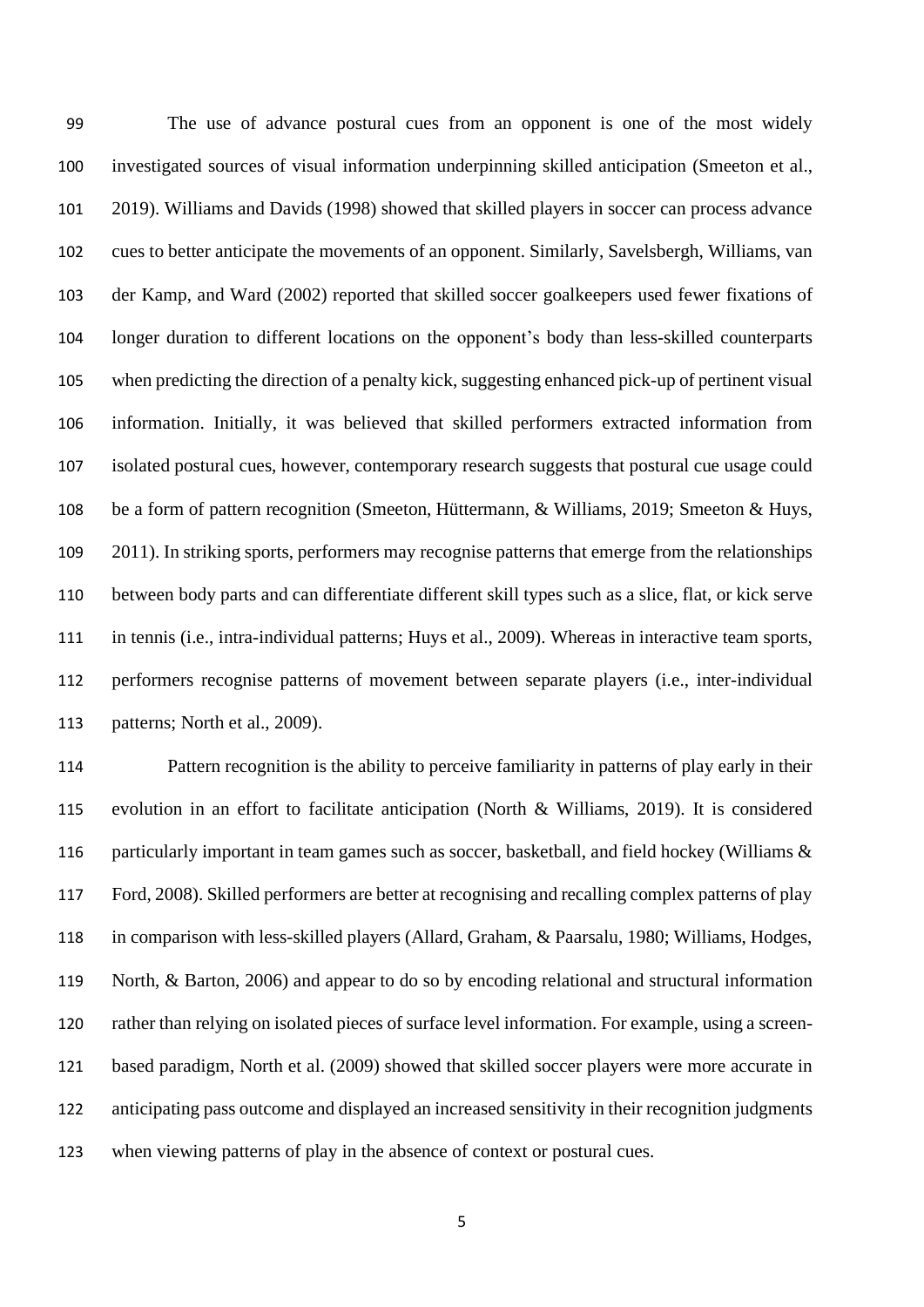In striking sports, following information pick-up from patterns or postural cues, further pertinent information can become available from the motion of an object and can be used if time allows. For example, in a penalty kick in soccer, using ball-flight information to anticipate a shot direction may not leave enough time for a response. However, in cricket (depending on the speed of a bowler) some of the most pertinent visual information can be gained from the very early phases of ball flight (Müller et al., 2006; Runswick et al., 2018b; Runswick, Green, & North, 2020).

# **Non-visual Sensory Information**

 Scientists have also examined the importance of non-visual information during anticipation. Building on the early findings of Takeuchi (1993) that showed the importance of auditory information, Cañal-Bruland, Müller, Lach, and Spence (2018) used a series of video clips from a major tennis tournament and manipulated the volume of racket ball contact while players predicted the landing point of shots. When presented with louder racket-ball contact, tennis players consistently anticipated deeper groundstrokes. Similarly, Müller, Jauernig, and Cañal-Bruland (2019) showed that the intensity of a grunt when hitting the ball in tennis systematically influenced judgement of ball trajectory. While traditionally researchers have primarily focused on identifying the visual sources of information that underpin skilled anticipation, this recent work highlights the multi-sensory nature of anticipation.

## **Contextual Information**

 Sensory input is not the only source of information that can underpin the ability to assess situations and judge the probability of specific actions occurring. Abernethy, Gill, Parks, and Packer (2001) coined the term 'situational probabilities' to describe the use of information that was separate from the movement observed. Although earlier work set a platform for others to follow (Alain & Girardin, 1978; Alain & Proteau, 1980), the influence of what is now often termed 'context' on the ability to develop probabilities based on the information surrounding a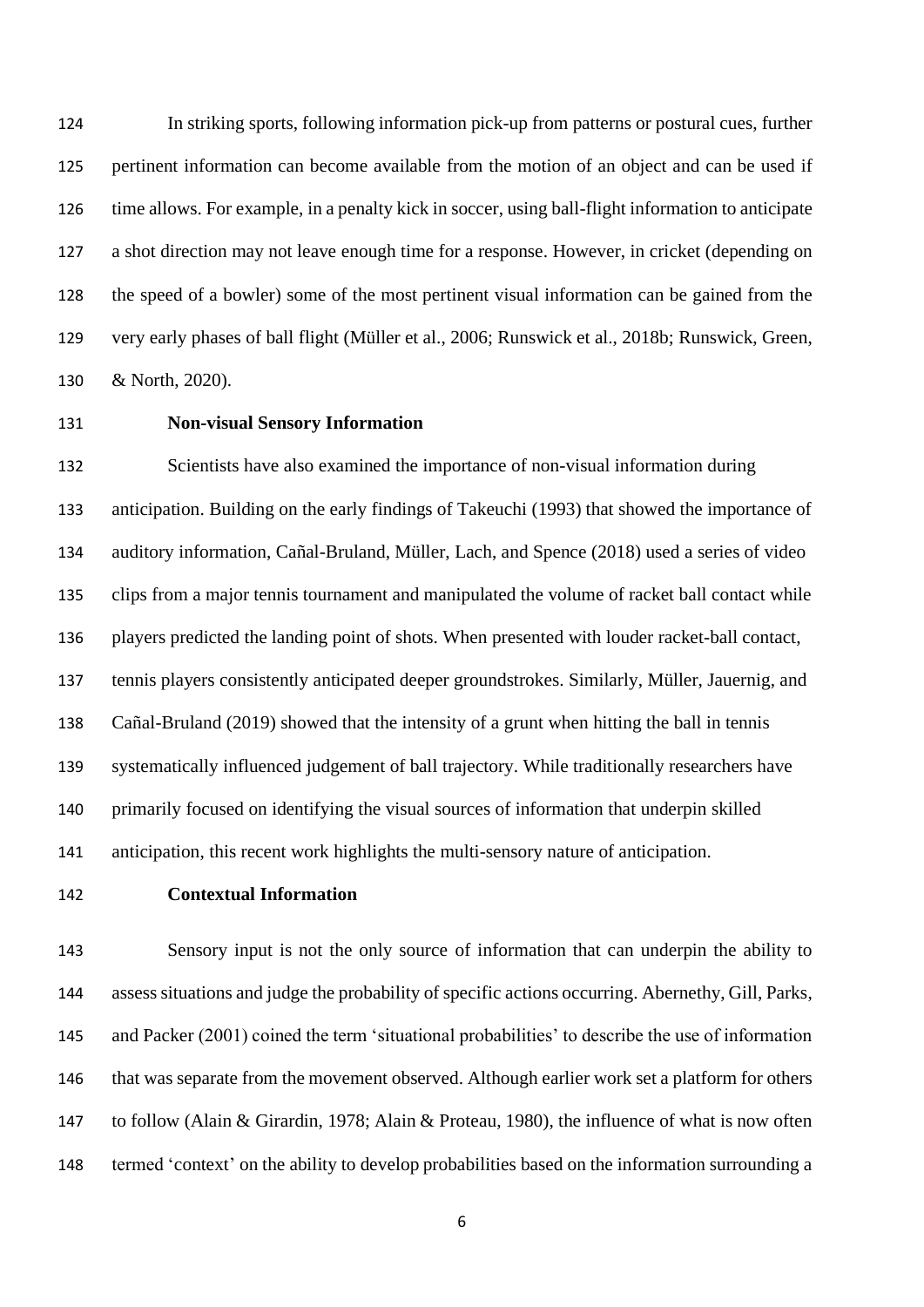situation and enhance anticipation has received limited attention. Consequently, researchers have often neglected key sources of information in understanding anticipation in sport (Cañal-Bruland & Mann, 2015).

 The term context refers to sources of information that facilitate understanding of a situation and could relate to both the current stiuation and prior experiences of a performer. For example, a baseball batter could develop expectations of a pitcher's actions based on the current game situation, events that have occured previously in the current match, and every other match historically played against the same pitcher. It is possible that context could inform anticipation through processes in short-term memory, retrieval of information from long-term memory, and by updating retrieval structures 'on the fly' through interaction between information in working memory and long term memory (long-term working memory, cf. Ericsson & Kintsch, 1995; Murphy et al., 2016). Context is an embedded and tiered hierarchy of information that can be obtained prior to, or during, play. This information can sometimes be visual in nature (e.g. looking at the scoreboard) and at other times independent of visual input (e.g. a conversation with a coach about an opponent's tendencies). Therefore, it is necessary for researchers to clearly define the different sources of context that can be controlled experimentally in order to avoid the confusion of such an all encompassing term.

 Several researchers have identified pertinent sources of contextual information in 167 striking sports (see Table 1). For example, knowledge of game score (Farrow & Reid, 2012), the sequence in which information is displayed (McRobert et al., 2011), knowledge of opponent position (Loffing & Hagemann, 2014), action preferences (Mann, Schaefers, & Cañal-Bruland, 2014), and information concerning the positioning of both opposing players (Runswick et al., 2018a) are all different sources of contextual information which have been shown to influence anticipation. In the MIDASS presented in this paper, we focus our efforts on identifying information that is available prior to the execution of the skill by the opponent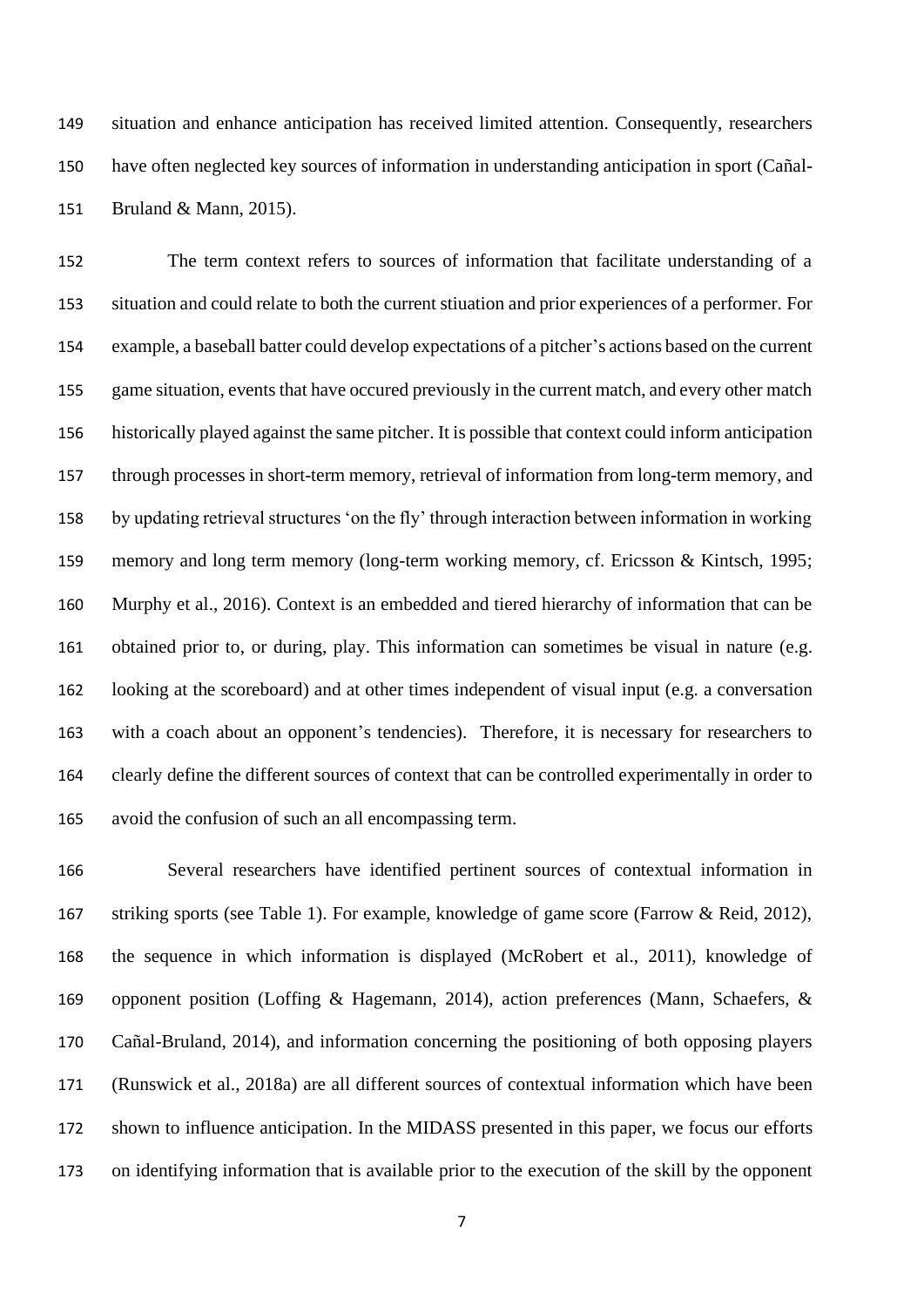and which remains stable throughout the process of making a response; such as action preferences, action capabilities, score in a game, sequencing and field settings. While the score, sequencing, and field placing can change across a game, in most striking sports they remain stable for each occasion at which a skill is executed (e.g., a point in tennis, delivery in cricket, or pitch in baseball).

 Skilled performers are better at utilising early available contextual information to assign probabilities to possible events that may occur given their experience and sophisticated supporting knowledge structures (Ward & Williams, 2003). For example, the type of delivery likely to be bowled based on previous deliveries in cricket or where a certain player might place a penalty kick in soccer. The superior ability of skilled performers to use context to anticipate actions has been displayed empirically in a variety of sports, with a particular focus on time constrained striking sports such as cricket (McRobert et al., 2011; Müller, Brenton, & Mansingh, 2020, Runswick et al., 2018a) and tennis (Murphy et al., 2016).

187 Table 1. Some examples of contextual and sensory information sources identified as playing a 188 role in anticipation.

| <b>Contextual</b>           | <b>Examples</b>                                         | <b>Example Citation</b>                                       |
|-----------------------------|---------------------------------------------------------|---------------------------------------------------------------|
| <b>Event Sequences</b>      | Shot sequence in tennis points                          | Murphy et al. $(2018)$                                        |
|                             | Attack sequence in karate                               | Milazzo et al. (2015)                                         |
| Opponent action             | Attacking tendencies in soccer                          | Gredin et al. (2018)                                          |
| tendencies/preferences      | Shooting direction preference<br>in handball            | Mann et al. $(2014)$                                          |
| Game related<br>information | Score and time in cricket                               | Runswick et al. (2018a, 2018b)                                |
| Prior player<br>positioning | Court position in tennis<br>Fielder position in cricket | Loffing and Hagemann (2014)<br>Runswick et al. (2018a, 2018b) |
|                             |                                                         |                                                               |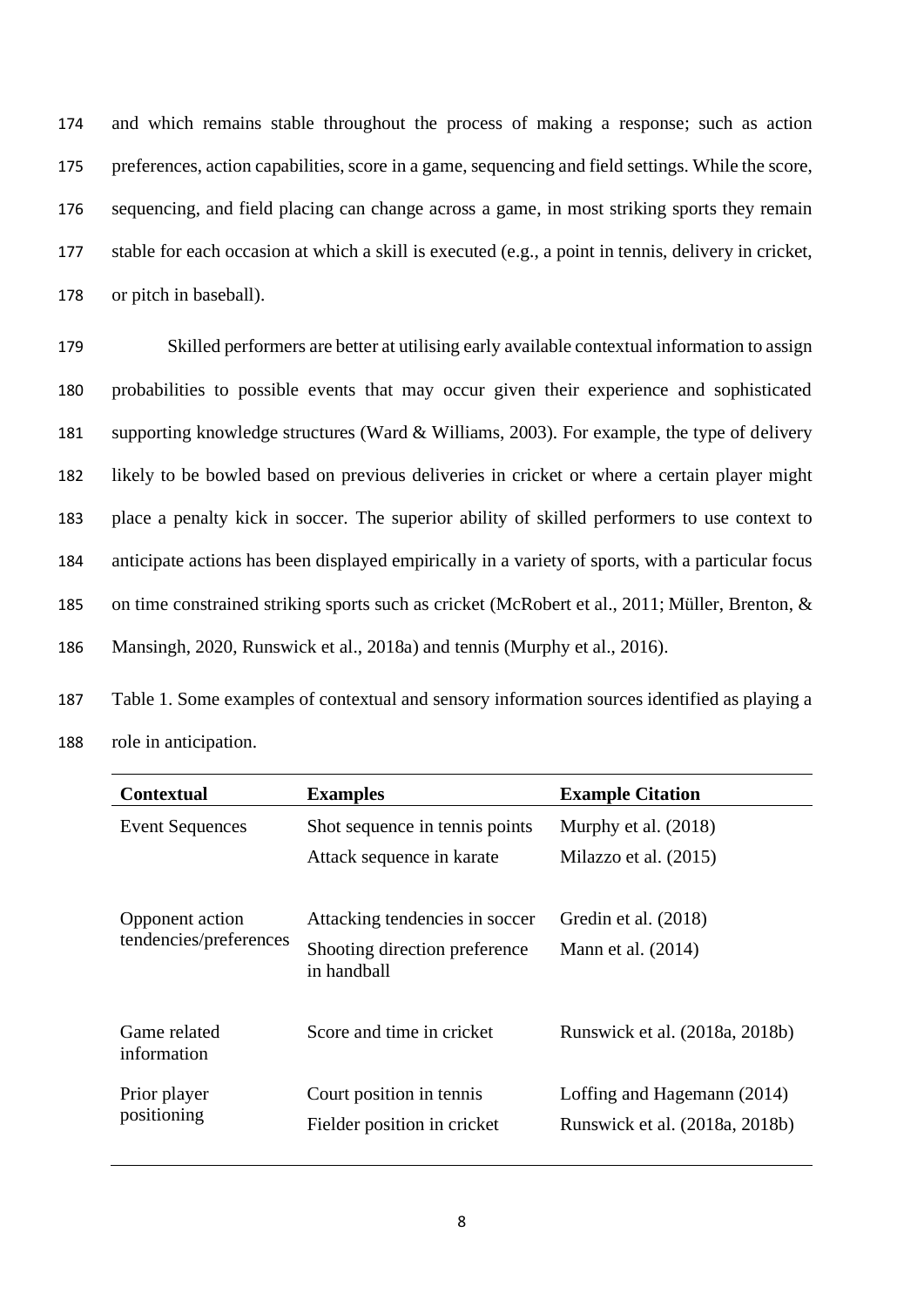| <b>Current Sensory</b> | <b>Examples</b>                          | <b>Example Citation</b>      |
|------------------------|------------------------------------------|------------------------------|
| Relative motion        | Motion of basketball players             | Allard et al. (1980)         |
|                        | Motion of attacking players in<br>soccer | North et al. (2009)          |
| <b>Advanced Cues</b>   | Postural cues in squash                  | Abernethy (1990)             |
|                        | Postural cues in soccer<br>penalties     | Savelsbergh et al. (2002)    |
| Object motion          | Ball flight in cricket                   | Müller et al. (2006)         |
|                        |                                          |                              |
|                        | Ball trajectory in baseball              | Gray & Cañal-Bruland, (2018) |
| Sound                  | Racquet-ball contact in tennis           | Cañal-Bruland et al. (2018)  |

189

#### 190 **Information Integration**

 An important question relates to how these various sources of information are integrated to facilitate superior anticipation. Gredin et al., (2020) have suggested that the researchers could look to adopt a Bayesian integration model of probabilistic influence to explain this process. Very few researchers have examined this issue directly, with two recent exceptions. Gray and Cañal-Bruland (2018) showed that baseball batters can integrate probabilistic information with visual information from postural cues and ball flight depending on the reliability of each source and the time that it is available. Runswick, Roca, Williams, McRobert, and North (2018b) showed that perceptual judgements were initially formed based on context (field placing, score and time in the game) prior to the appearance of useful sensory information, with re-prioritisation between these different sources occurring later in the process. This latter conclusion has been supported in more fundamental investigations of the interaction between expectations and perceptions where expectations (probabilistic judgements based on context) are relied upon strongly when stimuli (e.g., visual cues from an 204 opponent or ball-flight) are unclear (de Lange, Heilbron & Kok, 2018). However, when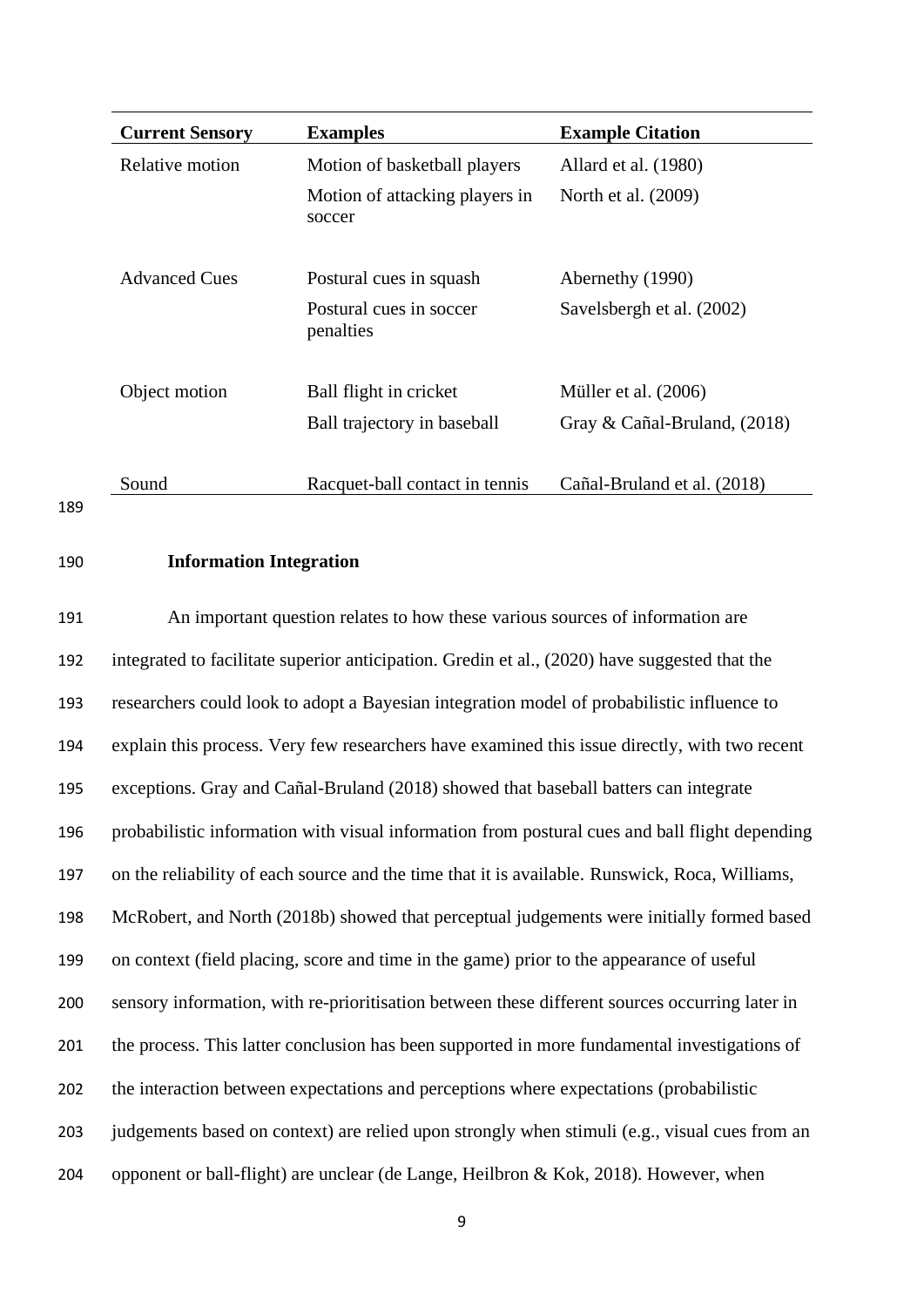| 205 | sources of information are misleading (such as a deceptive field setting in cricket) this can     |
|-----|---------------------------------------------------------------------------------------------------|
| 206 | have a negative effect on the athlete's (batter's) ability to predict location of the ball in the |
| 207 | optimum amount of time (Runswick, Roca, Williams, McRobert, & North, 2019).                       |

# **Deception**

 The challenge of picking-up key information sources to guide anticipation does not always have a positive effect on performance (Jackson & Cañal-Bruland, 2019). For example, deception can be inherently part of movement execution in sport (covert deception). Alternatively, deliberately employing deceptive actions can lead opponents to make incorrect anticipatory judgements (overt deception); a topic that has recently received significant attention in the literature investigating skills such as sidesteps in rugby and head fakes in basketball (e.g. Cañal-Bruland, & Schmidt, 2009; Güldenpenning, Kunde, & Weigelt, 2017; Jackson, Warren, & Abernethy, 2006). Equally, in addition to deceiving or disguising through postural cues, it is possible to deceive by providing incorrect or misleading context (Cañal-Bruland, Filius, & Oudejans, 2015; Runswick et al., 2019). For example, in baseball if the batter is aware the pitcher has the capability to deliver a fastball this can negatively affect the batter's ability to anticipate a slower pitch. In general, this research has shown that performance outcomes in response to deceptive actions are dependent on the prioritisation of information sources and whether the information that is prioritised, be it contextual or sensory, is congruent with the event outcome (Murphy et al., 2019). These findings are aligned with athletes employing Bayesian reliability-based strategies (Gredin et al., 2020). When skilled performers prioritise visual information, they have been shown to be better able 226 to adapt to deceptive visual information, albeit they are likely to be more significantly negatively affected when prioritising context (Runswick et al., 2019). Past attempts to conceptualise anticipation in sport have not made specific predictions about how using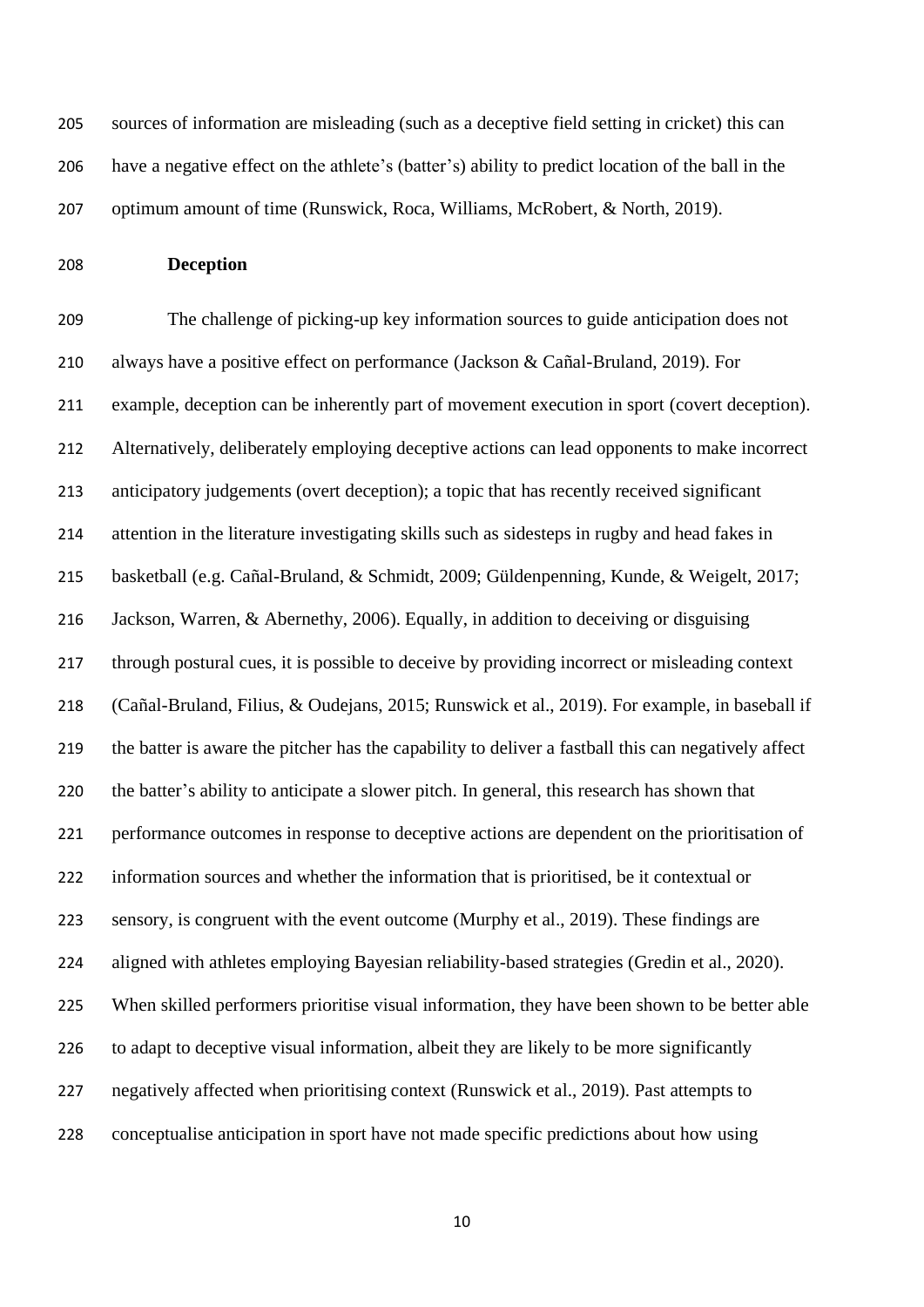different sources of information will affect performance and, in such models, scientists have not considered the negative impact that may arise when deceptive information is presented.

### **Current Models**

 A conceptual model that fully incorporates contextual information and makes specific predictions about performance outcomes does not currently exist. A few previous models have 234 been produced showing various approaches to conceptualising anticipation (e.g., Müller & 235 Abernethy, 2012; Williams et al., 2009) or the use of visual information in sport (Laby & Kirschen, 2018). However, these models have not presented specific predictions about the influence of different information sources on performance, how information sources are integrated, or could be deceptive in nature. In this section, we extend on the work of Müller and Abernethy (2012) who proposed a two-stage model that centred on outlining the visual processes involved during skilled anticipation in striking sports. The model focused on the use of advanced visual information, such as kinematic cues for early movement of the lower body, and the use of ball-flight information to build on these probabilities and execute an interceptive action. The model uses the term 'situational probabilities', but, while acknowledging the limited literature available at the time, fails to account fully for the broader use of contextual information throughout the anticipation process. An updated version of this model proposed by Morris-Binelli and Müller (2017) acknowledges the wider role of situational-probabilities and poses further questions about the prioritisation of information, but does not make explicit testable predictions relating to the positive or negative effects that various combinations of information could have on performance. Furthermore, while the model did suggest that expertise is characterised by broader information use, the linear nature in which information is used in the model does not allow for the dynamic interaction and differing prioritisation of information sources over time that has been displayed in more recent work around deception and information integration (see Gredin et al., 2020).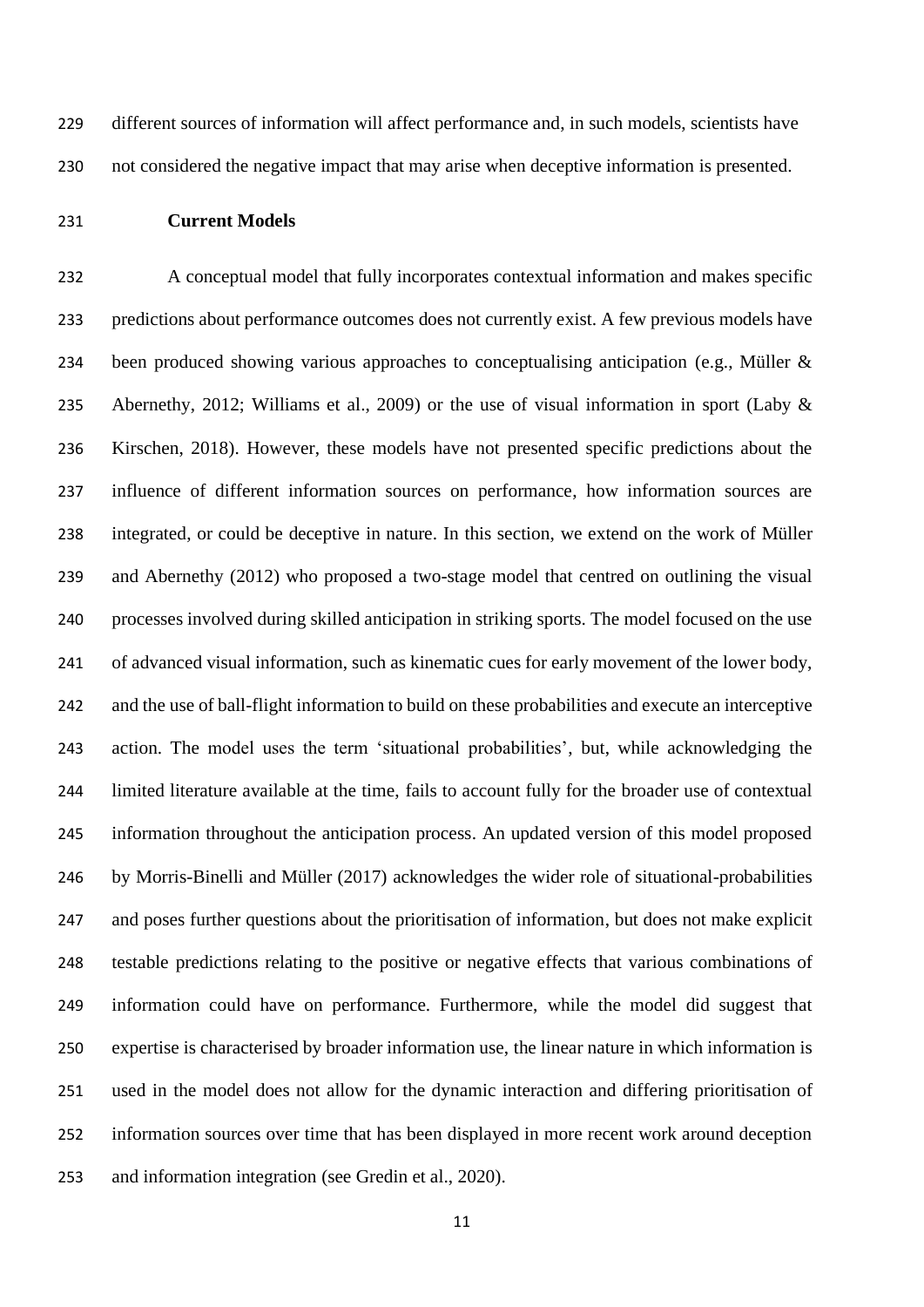A more recent attempt to produce a sport-specific model in striking sports was proposed by Vernon, Farrow, and Reid (2018). Using data from eight interviews with tennis players who had been in the top 250 in the world, the authors highlighted themes including the use of both contextual and kinematic information sources during anticipation over the period from 24 hours prior to anticipating a serve in tennis to after ball contact during the return. However, the nature of this approach is limited by the use of qualitative data from a limited sample and, while insightful, athletes will only report explicit rather than implicit processes, which may limit the impact of the work and its application to anticipation in striking sports as a whole. A model that conceptualises common aspects across striking sports and produces hypotheses that are testable in a broad range of tasks can guide future empirical work. This shift towards more empirically-driven work will ultimately enhance the generalizability of findings and increase the translational impact of this work to applied domains.

### **Model of Information use During Anticipation in Striking Sports (MIDASS)**

 The body of evidence for the use of contextual information to aid anticipation continues to grow, along with our understanding for how the relative importance of postural cues and context vary and interact over time. Therefore, researchers aiming to investigate anticipation in striking sports would benefit from a model that accounts for task-specific differences in information usage and for the complex relationships that exist between the many different sources of sensory and contextual information that impact on anticipation. A model of the continuous processing of contextual and sensory information, accounting for both positive and negative effects on performance, is required to fully understand anticipation in sport and to guide future research in this field. The Model of Information use During Anticipation in Striking Sports (MIDASS; Figure 1) was developed using current empirical research and inspiration from other models of perceptual-motor-control (e.g., Nieuwenhuys & Oudejans,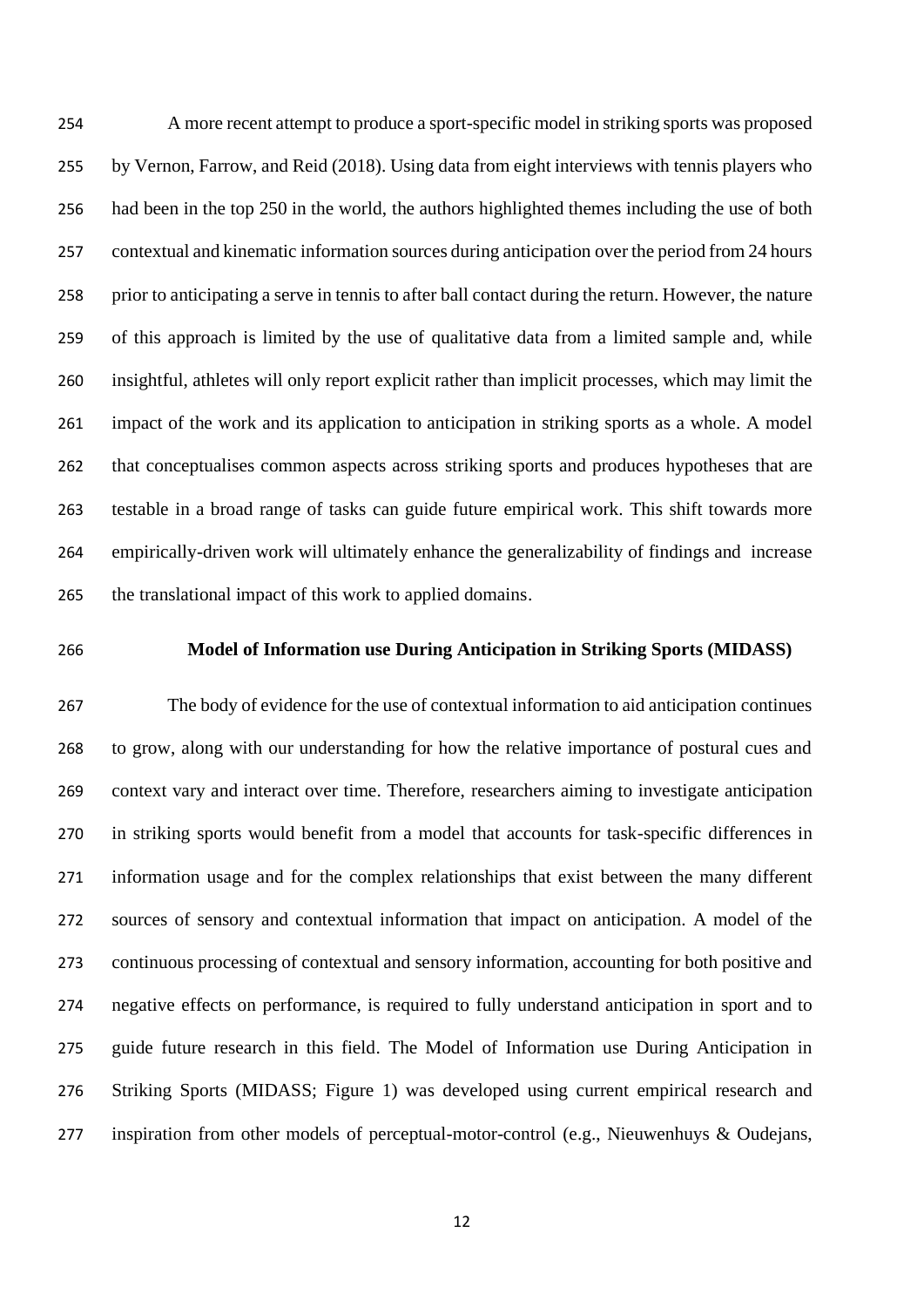2012) in order to enhance understanding of the processes and mechanisms underpinning anticipation and to provide researchers with specific testable hypotheses.



 **Figure 1.** The Model of Information use During Anticipation in Striking Sports (MIDASS). The left-hand section shows the information that becomes available over time. The right-hand section shows how these sources of information interact to affect performance.

### **Scope and Aim of MIDASS**

 We categorise the different sources of information used during anticipation in Figure 1. Contextual information includes early available sources of information that facilitate understanding of a situation, such as an opponent's action preference(s), action capabilities, prior performances, game score, time left in the game, the conditions of the pitch, opponent positioning or formation, and the sequence of preceding events. While contextual sources of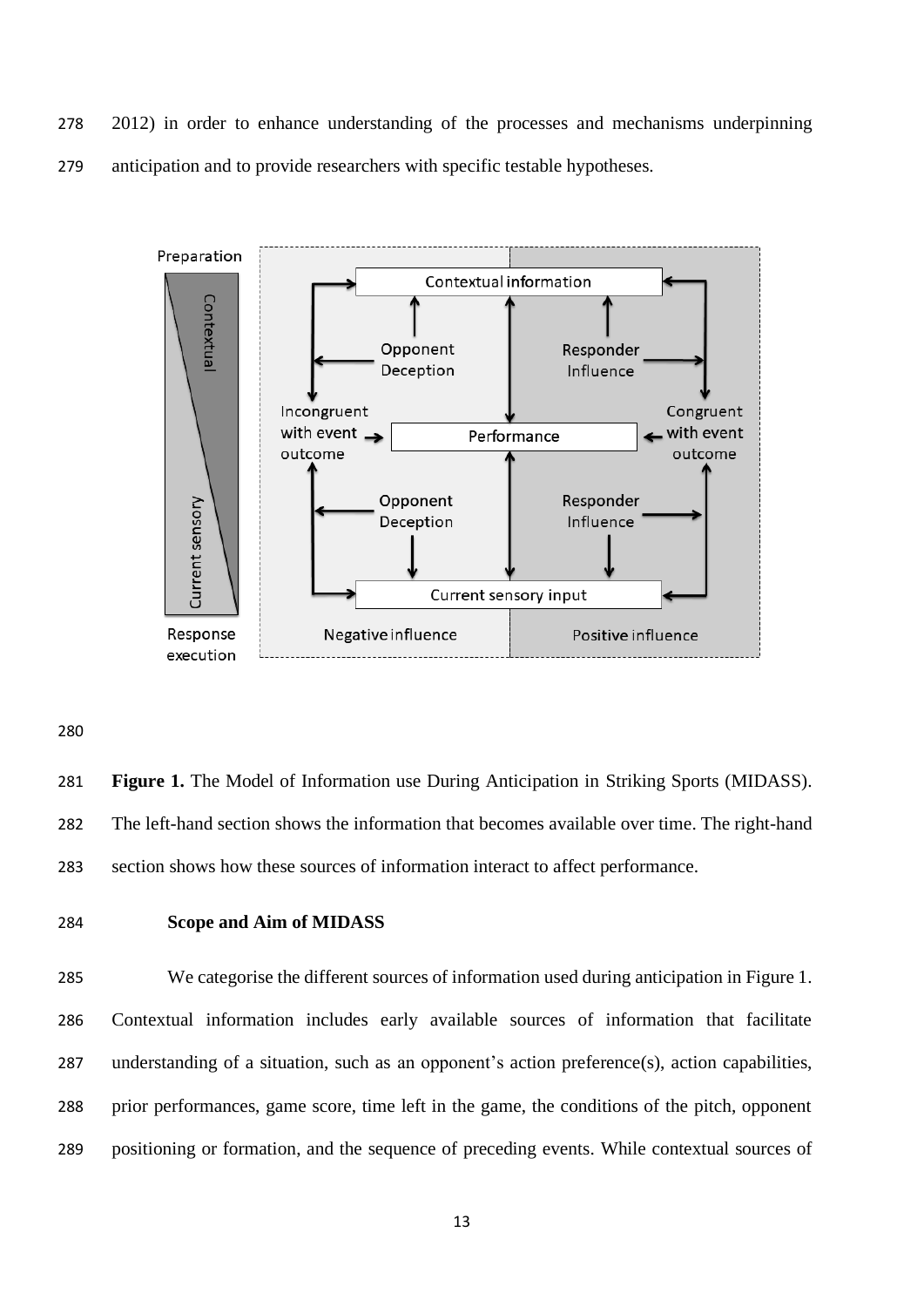information can be visual or auditory in nature, we refer to sensory information as sources of current novel information available to a performer during the anticipation process, such as information from kinematic cues, pattern recognition, and other task specific sources including ball flight. While it is likely that contextual and sensory information will have a dynamic relationship, for producing a model that can make specific predictions about the relationship between contextual and sensory information and performance, it is necessary to categorise these sources.

 Many performance measures in the literature have focused on the accuracy of anticipation (e.g., Müller et al., 2020; Murphy et al., 2016; Runswick et al., 2018a). However, there is clearly a significant temporal element to anticipation, particularly in fast-paced striking sports (e.g., baseball, cricket, or tennis). The MIDASS centres on performance, referring to the speed and accuracy of an anticipation judgement. Müller and Abernethy's (2012) model suggests that the use of ball flight information combined with postural cues would enable the responder's striking action to evolve 'just in time'. We propose that the speed of a decision, however, does not mean at the last possible moment or that a faster decision is better. Decisions need to either be made at the optimum time for the specific task or with the highest possible level of accuracy in the limited time available. A negative effect on anticipation performance incorporates either a less accurate judgement or a judgement made at a less opportune time for a specific task. The MIDASS offers predictions as to how different sources of information contribute to anticipation in the form of the production of accurate decisions at the most appropriate time to make those judgements. These predictions are based on the congruence between information (from any source) and the actual event outcome (i.e., available information does or does not match the outcome of a future event). While this relationship may exist on a continuum of certainty (Gray & Cañal-Bruland, 2018), for the purposes of producing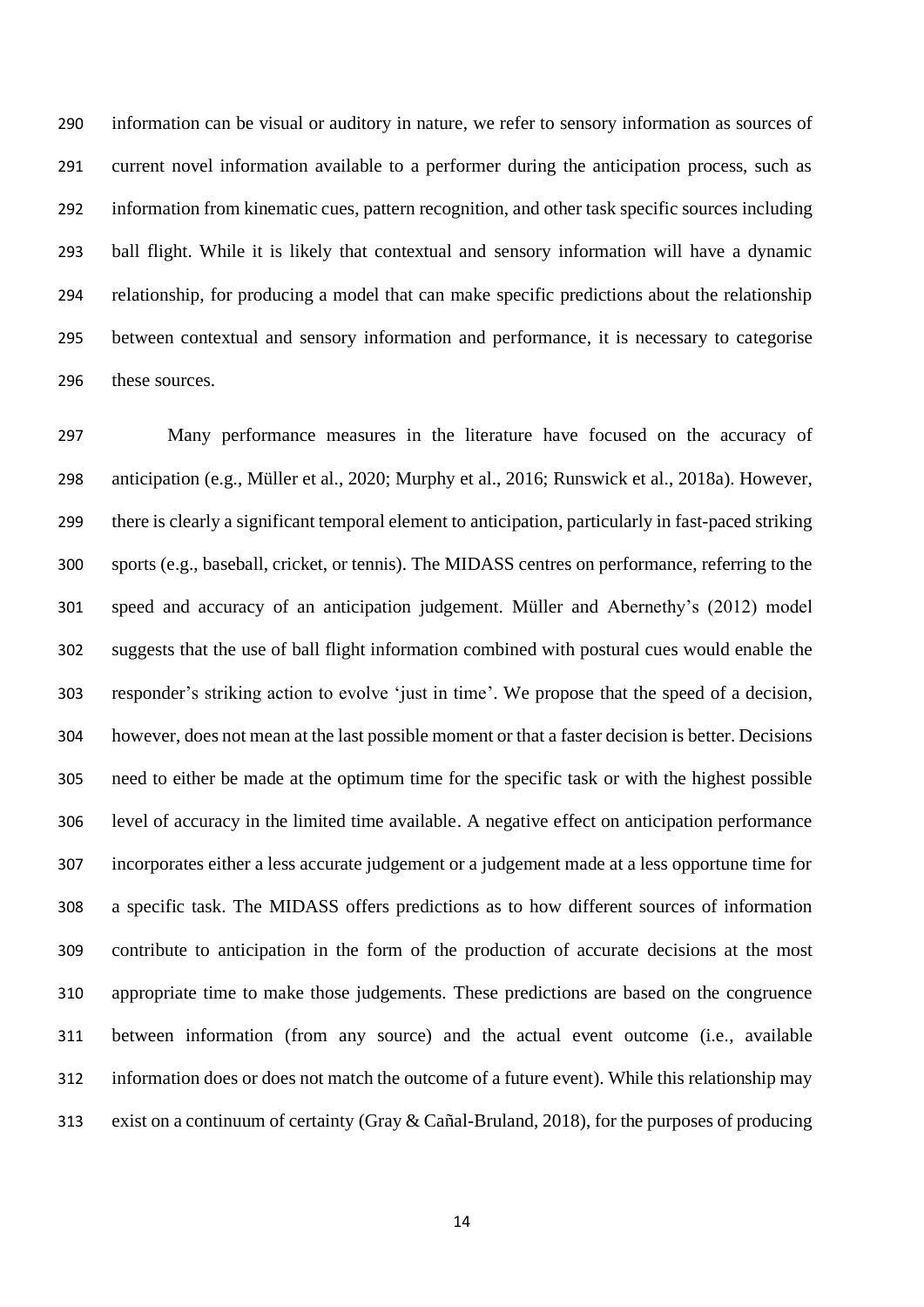clear and easily testable hypotheses from this model, we refer to this in a dichotomous fashion with information either falling on the congruent and incongruent side of the continuum.

 Our model suggests that contextual information will be the predominant source early in the anticipation process and that current sensory information will be become more influential close to the interception point (Müller & Abernethy, 2012) . However, in the current model, the relative contribution of each source of information is likely to vary over time and the time at which certain sources of information emerge, and are used, is likely to be task- and situation- specific (e.g., Gredin et al., 2018; Runswick et al., 2018b; Vernon et al., 2018). While we offer broad suggestions on the use of information over time, the model allows for varying levels of influence from information sources across time depending on the specific skill being investigated. Furthermore, this model does not suggest that only one source of contextual and sensory information is working at once. In fact, multiple sources of information interact dynamically and constantly to inform action until a response is executed, and the nature of anticipation performance is dependent on the relationship between these information sources and the event outcome.

### **Hypotheses and Empirical Support**

*Hypothesis 1.*

 *Both contextual and current sensory information can influence anticipation performance directly, but this effect is neutral (chance level) until knowledge of the relationships between information sources and event outcomes is developed by a performer.* 

 The arrows in Figure 1 represent relationships between information sources and performance and what, if anything, mediates this relationship. The location of these arrows shows whether this relationship is negative (left) or positive (right). The central arrows from the information categories to performance represent the direct influence that both contextual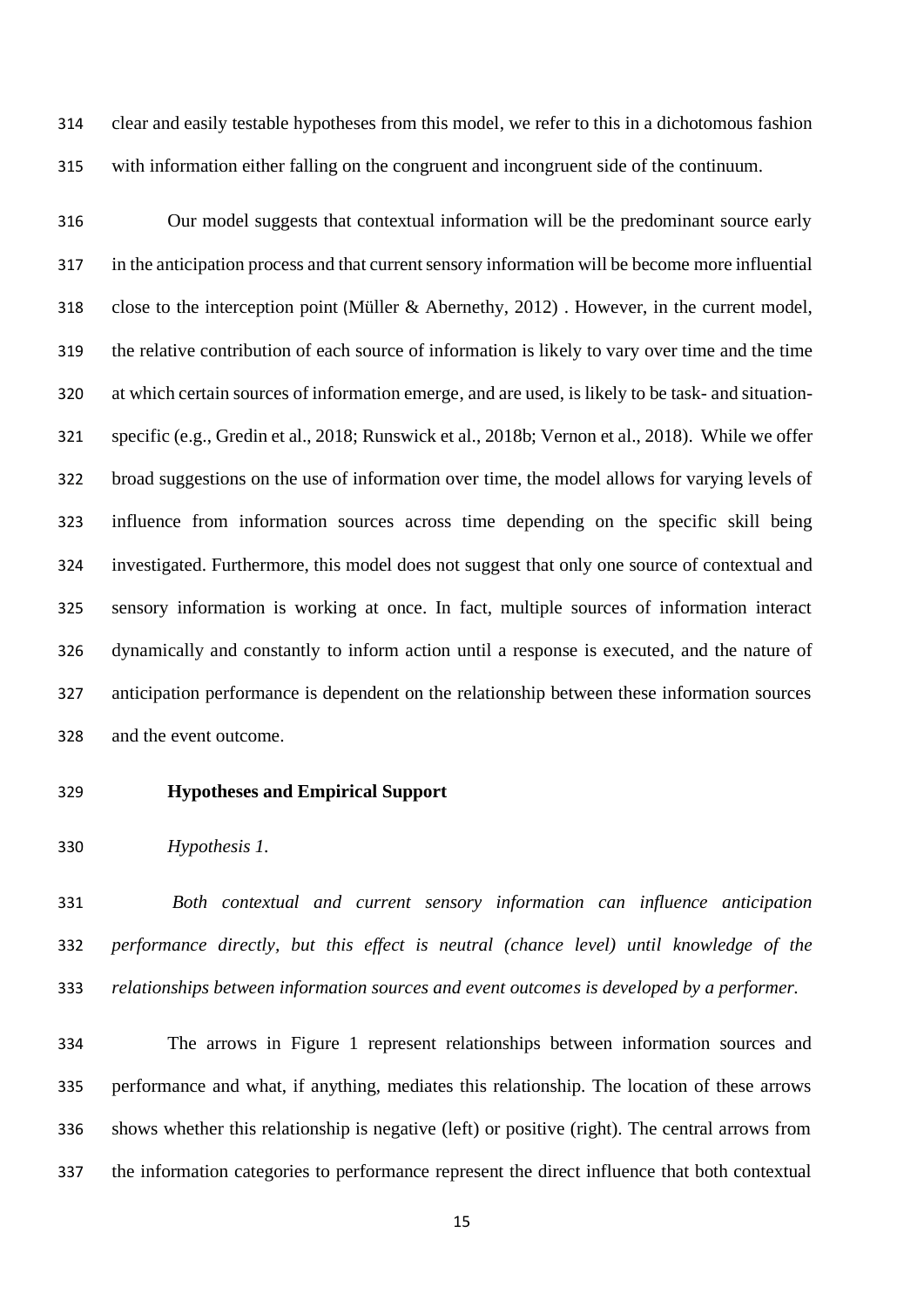and sensory information have on anticipation. Previously, researchers have shown that context can influence anticipation in the absence of other novel sensory information (Murphy et al., 2016; Runswick et al., 2018b) and that sensory information can influence anticipation in the absence of context (Müller et al., 2009). However, these sources of information are meaningless until performers develop knowledge structures to link information to probabilities of potential event outcomes (Christensen et al., 2016). For example, a novice tennis player will know the score of the game and sequence of serves that have occurred, but may not have sufficient knowledge to link this information to a future event outcome, thereby rendering this information meaningless. When anticipation predictions move above or below chance, a source of information is being utilised and linked to a future event outcome either correctly or incorrectly.

 Hypothesis 1 is based on literature that has demonstrated skill level differences in the use of both contextual and sensory information (e.g., Müller et al., 2009; Runswick et al., 2018b). However, research that can show novice performers recognising contextual and sensory information but anticipating at chance level, being exposed to either explicit instruction on the relationship between information and event outcome for a period practice, then improving above chance, would further support this prediction. This relationship between anticipation performance, information source, and event outcome is a key to the model.

*Hypothesis 2.*

 *Contextual information is available before current sensory information. Earlier judgements are therefore based predominantly on context. Information available later (e.g. postural cues or ball-flight) will be used to confirm, update, or override original judgements.*

 In their earlier two-stage model, Müller and Abernethy (2012), while touching on 'situational probabilities', focused on the use of advanced visual information, such as kinematic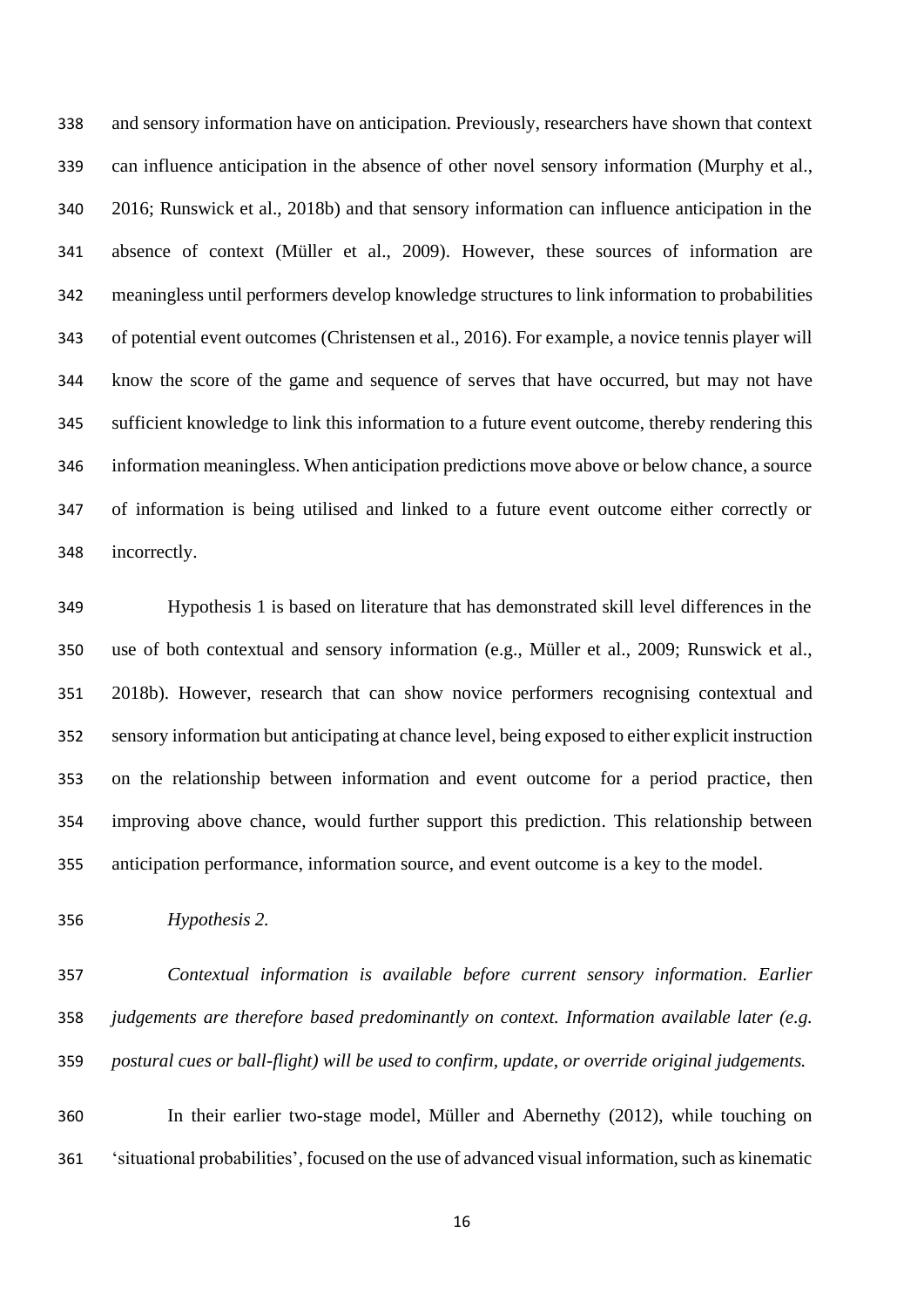cues for early movement and the use of ball-flight information to build on these probabilities and execute an interceptive action. Morris-Binelli and Müller, (2017) extended this model, by acknowledging the influence of early available contextual information, and posed questions on how it may be integrated with visual information. Vernon, Farrow, and Reid (2018) have since identified information that was used by elite tennis players for a period from 24 hours prior to a match. We acknowledge the prediction that contextual information can be available significantly earlier than kinematic information and be used to narrow probabilities of possible outcomes, potentially long before any movement response is initiated. However, following the appearance of kinematic and ball flight information, athletes will not use this information to produce judgements independent of context, but will integrate emerging sensory information with early available context to confirm, update, or override original judgements depending on congruence and reliability (Gredin et al., 2020; Runswick et al., 2018b). Hypothesis 5 discusses how information can be prioritised if different sources suggest contrasting outcomes.

 Hypothesis 2 is made based on research paradigms that have systematically occluded the availability of either contextual or visual information and measured anticipation performance (e.g., Müller et al., 2020; Runswick et al., 2018b). In future, researchers could further test this prediction by including more direct measures of information processing (e.g., EEG, Simonet et al., 2019) or testing this in-situ using methods such as occlusion goggles.

*Hypothesis 3.*

 *When information is congruent with the event outcome, this will enhance anticipation performance and the greatest positive impact on performance will occur when all sources of contextual and sensory information are congruent with the event outcome.* 

 A congruent relationship exists when an information source indicates an outcome that matches the actual event outcome that occurs. As discussed earlier, the majority of researchers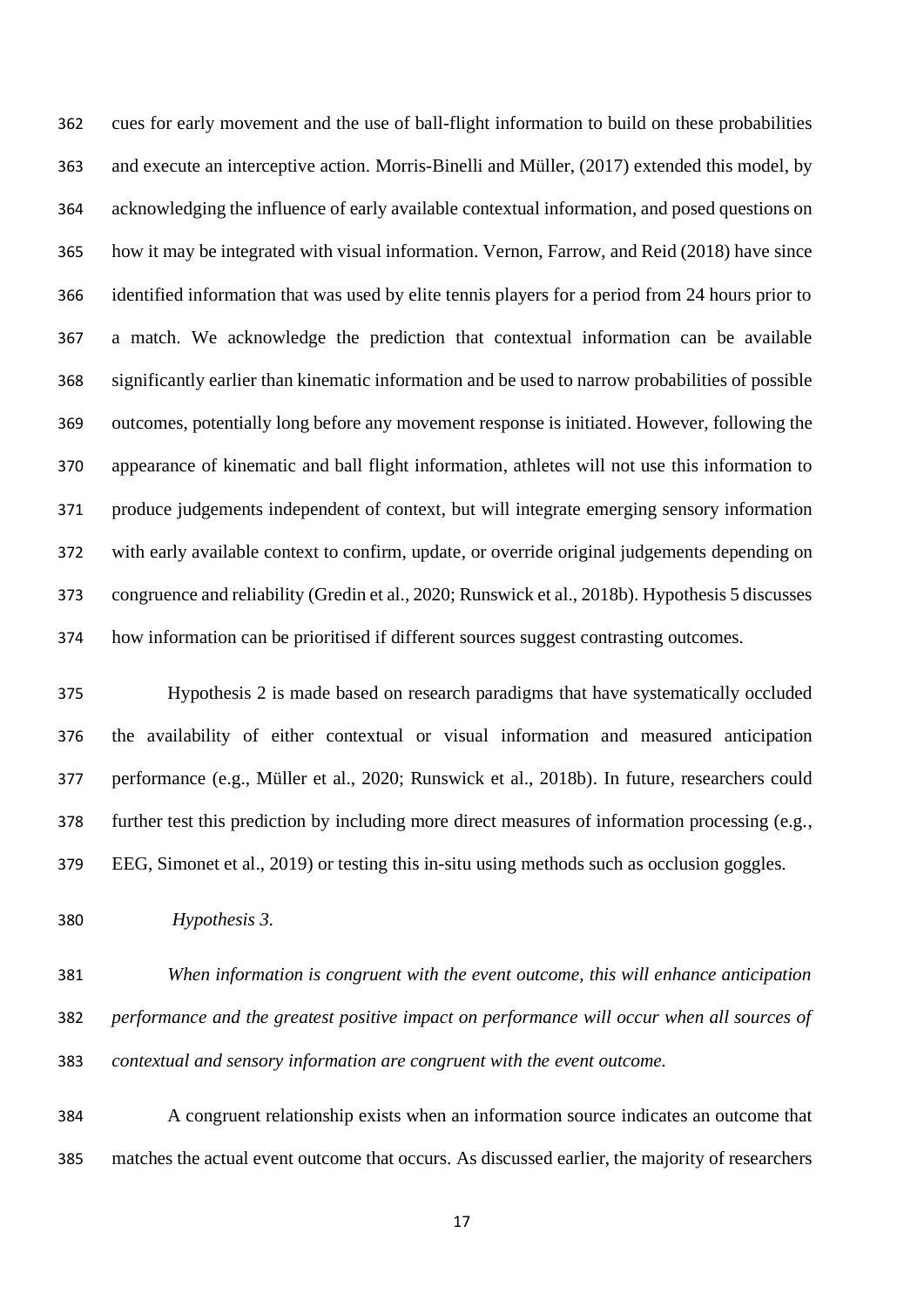have focused on identifying the key sources of congruent visual information that facilitate skilled anticipation performance (Smeeton et al., 2019). More recent work has shown that skilled performers use contextual information to facilitate anticipation (Murphy et al., 2016; Runswick et al., 2018a). On the basis of these previously published reports, MIDASS predicts that when either sensory *or* contextual information is present and congruent with actual event outcome then there will be a positive effect on anticipation performance. However, we recognise that sensory information and contextual information do not operate in isolation, but rather more often will interact and work in parallel. In this regard, MIDASS predicts that when concurrent sensory information and contextual information are both congruent with the actual event outcome, while they might carry different weight, then their effects will be additive and more facilitative to anticipation than either in isolation.

*Hypothesis 4.*

 *When information is incongruent with the event outcome, this will negatively affect anticipation. The greatest negative impact will occur when all sources of sensory and contextual information are incongruent with the outcome.* 

 An incongruent relationship exists when an information source indicates an outcome that is different from the event that actually occurs. This relationship is displayed on the left side of the model. Although researchers have shown that when congruence exists between the available information and actual outcome then anticipation improves, it has also been demonstrated that when performers are presented with deceptive or misleading information (i.e., the available information is not congruent with the actual outcome) then anticipation is negatively affected (see Güldenpenning, Kunde, & Weigelt, 2017; Jackson & Cañal-Bruland, 2019). While Hypothesis 2 outlines the positive effects of context on anticipation, Runswick et al. (2019) used cricket batting to show that a negative effect on anticipation can occur when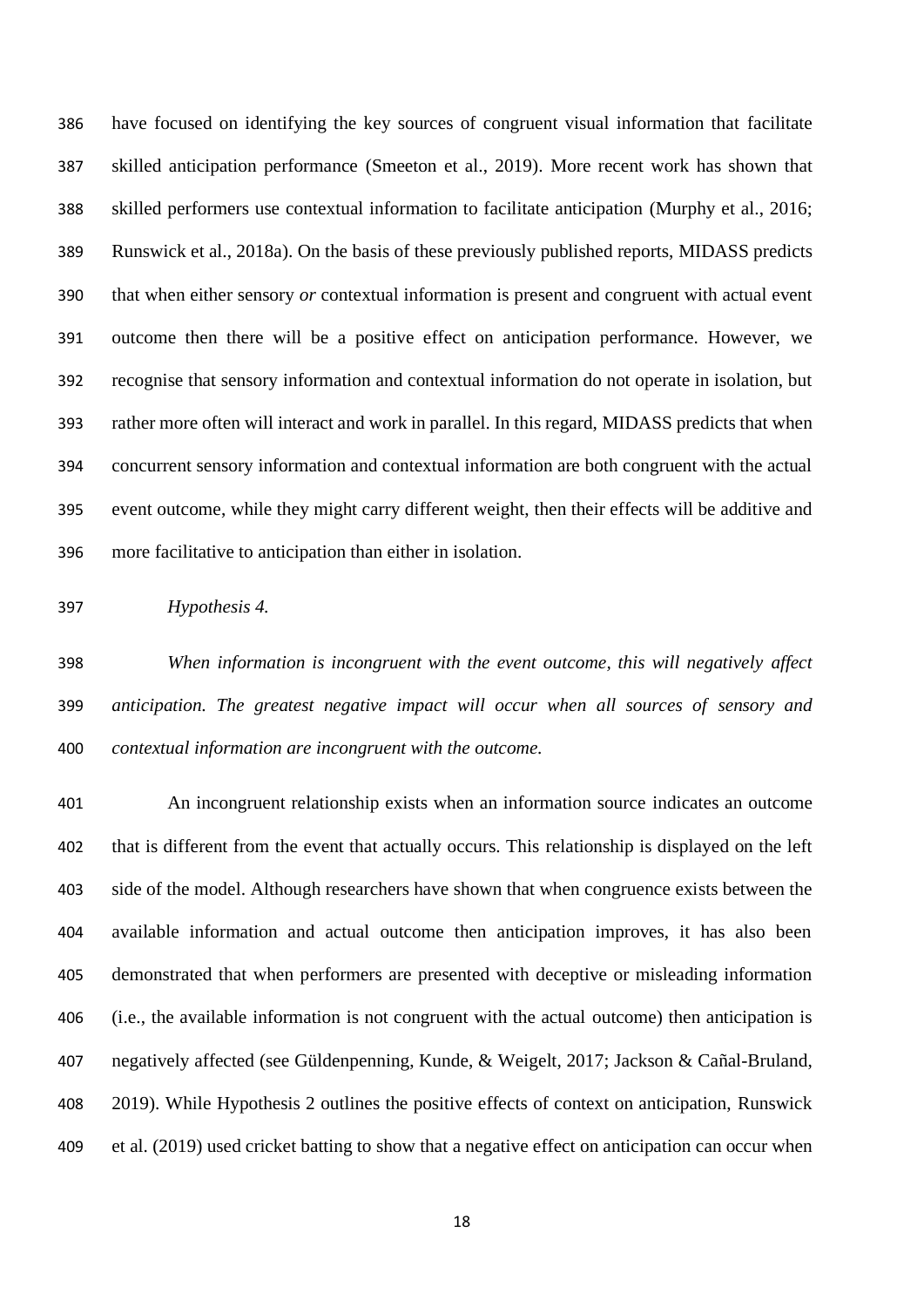contextual information is incongruent with the actual event outcome. Therefore, MIDASS predicts that if all sources of information (current sensory information *and* contextual information) indicate an outcome which is different to that which occurs, then anticipation performance will negatively be affected to the greatest possible extent. The negative effects will be additive and more pronounced than if either just sensory information *or* contextual information were incongruent with the actual outcome.

 Hypotheses 3 and 4 can both be tested in parallel by researchers systematically manipulating the relationship between contextual information, sensory information, and the event outcome to test the additive effects of multiple congruent information sources or indeed the negative effects of consistently incongruent information. This testing could occur in the laboratory using controlled video or virtual stimuli or in-situ where researchers can use hypothetical scenarios to simulate performance environments.

*Hypothesis 5.*

 *Congruent and incongruent information can act simultaneously; the overall anticipation performance will depend on how the anticipator prioritises information and the reliability of information sources and the point of time in the anticipation process.* 

 As highlighted, current sensory information and contextual information do not present themselves in isolation, but rather will frequently be available simultaneously. It is, of course, possible for one of these sources of information to be congruent with event outcome and the other to be incongruent. For example, in cricket, a fielding team may place fielders in such a way to increase the possibility of a certain type of delivery, but the visual cues from the biological motion of the bowler may increase the probability of a different type of delivery. In such instances, the effect on anticipation is dependent on how these information sources are prioritised, which itself is not fixed and may fluctuate over time. Runswick et al. (2018b)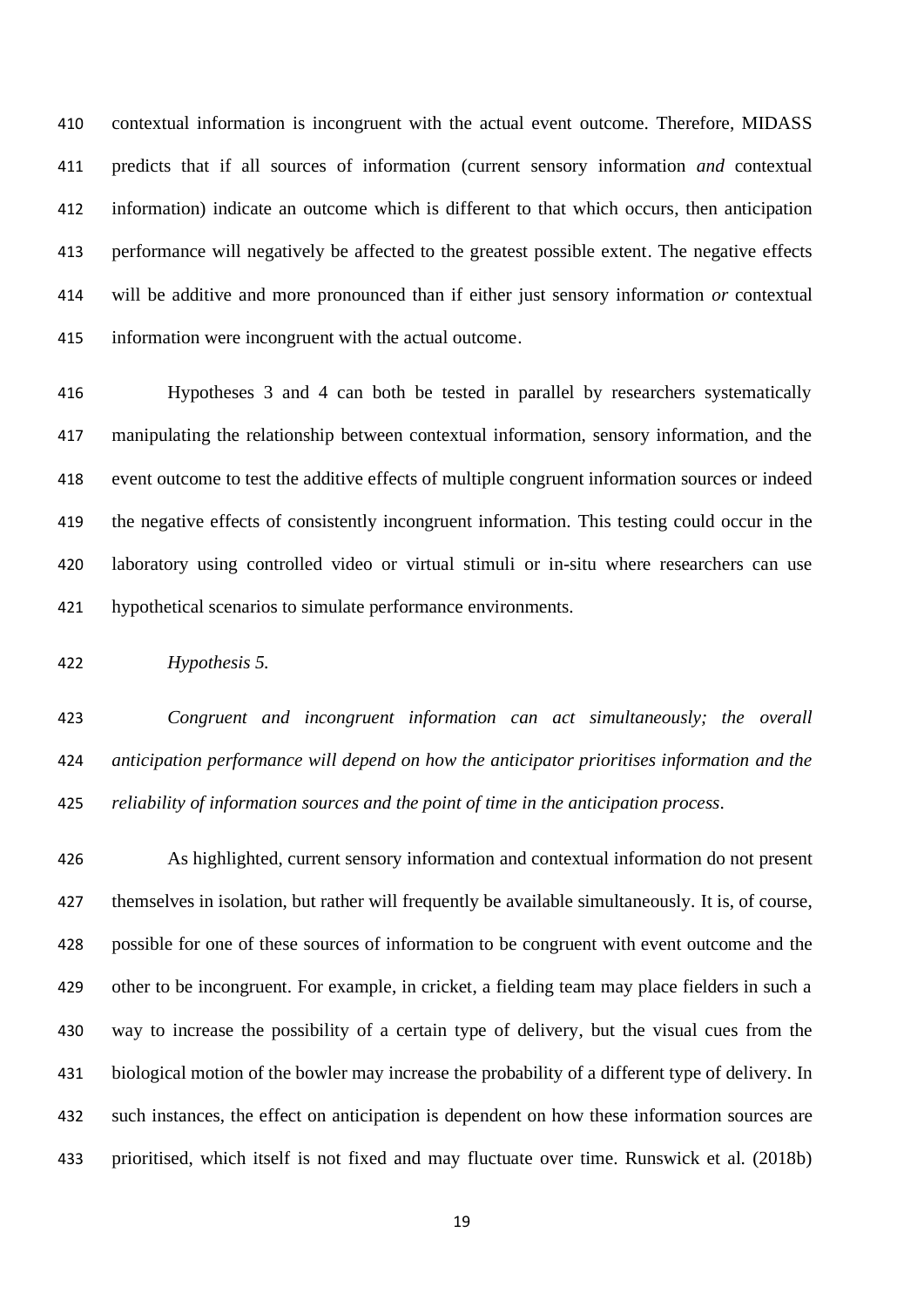occluded video footage at various points in the bowling sequence in cricket and demonstrated that contextual information was prioritised earlier (when it became available) and remained influential throughout, with visual sensory information having a greater influence when it became available later. In a follow-up study using the same task, Runswick et al. (2019) showed that when context was incongruent with the event outcome, but current sensory (visual in this case) information was congruent, the negative impact on performance could be mediated by the differential prioritisation of information sources. Similarly, baseball batters can integrate probabilistic information related to pitch type with visual information by prioritising 442 information use based on the reliability of each source and the time that it is available (Gray  $\&$  Cañal-Bruland, 2018). Prioritisation of what are deemed to be the most reliable information sources can lead to a significant performance benefit if a congruent source is prioritised or performance deficit if information that is incongruent with the eventual event outcome is prioritised.

 In a similar fashion to hypothesis 3, hypothesis 5 could be tested by employing more direct measures of information processing where the use of current sensory input can be objectively differentiated from the use of information from memory stores that are a result of context that was available earlier. This process, combined with manipulation of information reliability and measures of performance, could tease apart how context and sensory input are prioritised based on reliability. The investigation of this hypothesis could also benefit from the application of the Bayesian model of probabilistic inference proposed by Gredin et al. (2020). While this a broader theoretical approach than the MIDASS it could offer a useful bridge with which to incorporate understanding of information integration from other domains with our understanding of striking sports.

*Hypothesis 6.*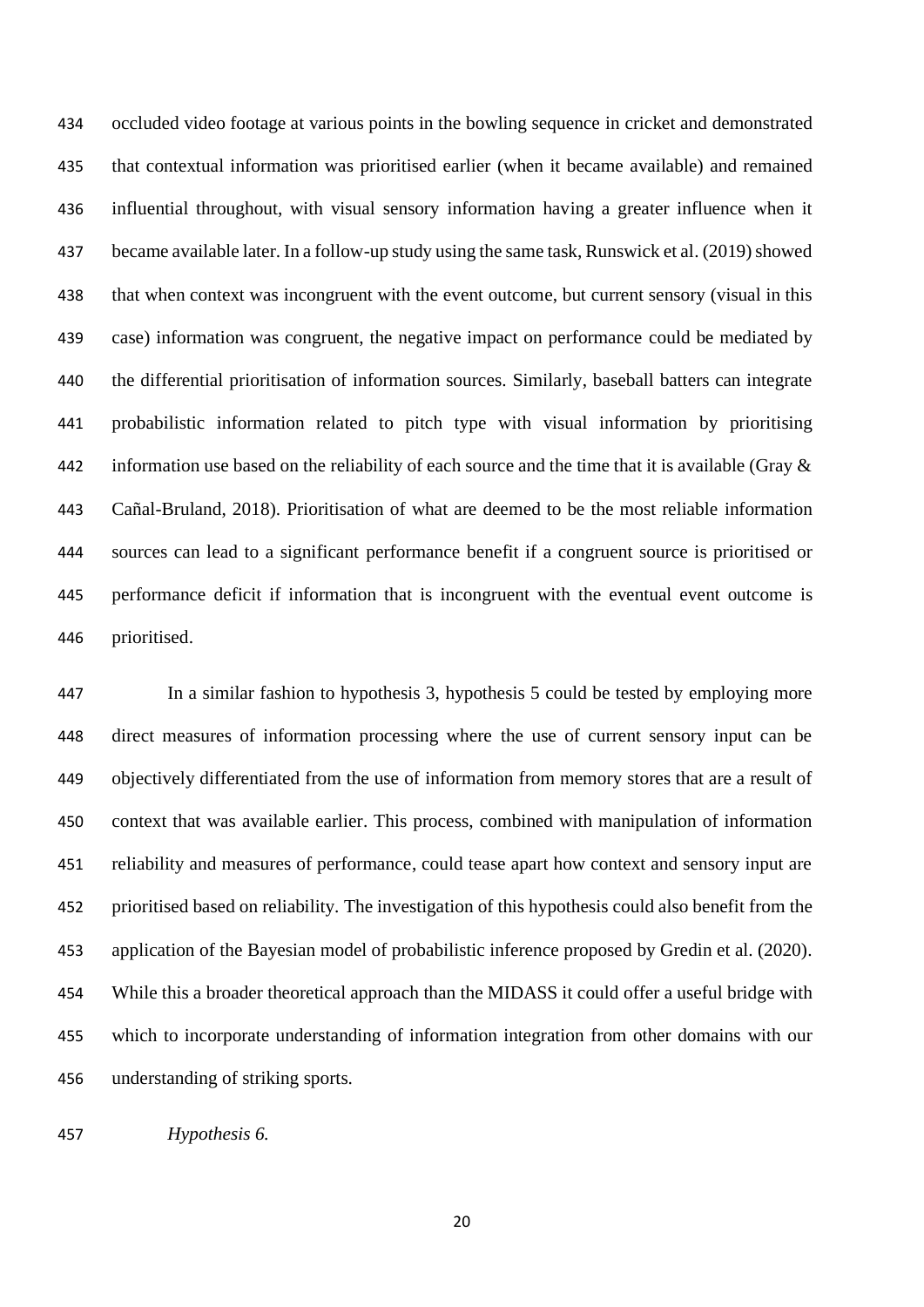*The opponent can deliberately manipulate information sources to his/her advantage to decrease anticipation accuracy. This effect occurs by deliberately developing incongruent relationships between contextual information, sensory information, and event outcome.* 

 A large body of literature has shown that opponents can use kinematic cues to deceive or disguise action intentions and impair anticipation performance (see Güldenpenning et al., 2017; Jackson et al., 2006). As detailed in Hypothesis 4, Runswick et al. (2019) showed that contextual information can negatively affect anticipation when it is incongruent with actual event outcome, opening up the possibility that performers could deliberately manipulate such contextual information to similarly deceive anticipation responses. MIDASS shows that deception from an opponent's use of either sensory (e.g., postural cues) or contextual information can affect performance by altering the congruence of the relationship between information sources and the event outcome. For example, an opponent can deliberately execute a skill that is unlikely in a certain situation. This action would mean that context is incongruent with the postural-cues and then with the event outcome and anticipation performance decreases. Likewise, an opponent could execute a skill that is highly likely in the given context, but simultaneously aim to disguise sensory cues, such as covering up finger position on a baseball, thereby rendering kinematic information incongruent with the event outcome and decreasing anticipation performance. An opponent can negate a performer's ability to make an accurate anticipatory judgement by employing a manipulation that causes incongruence between sensory information, contextual information or both and the actual event outcome. As predicted in Hypothesis 5, this can be countered by the responder prioritising the most reliable, congruent sources of information or be most detrimental when all sources of information are incongruent (Hypothesis 4).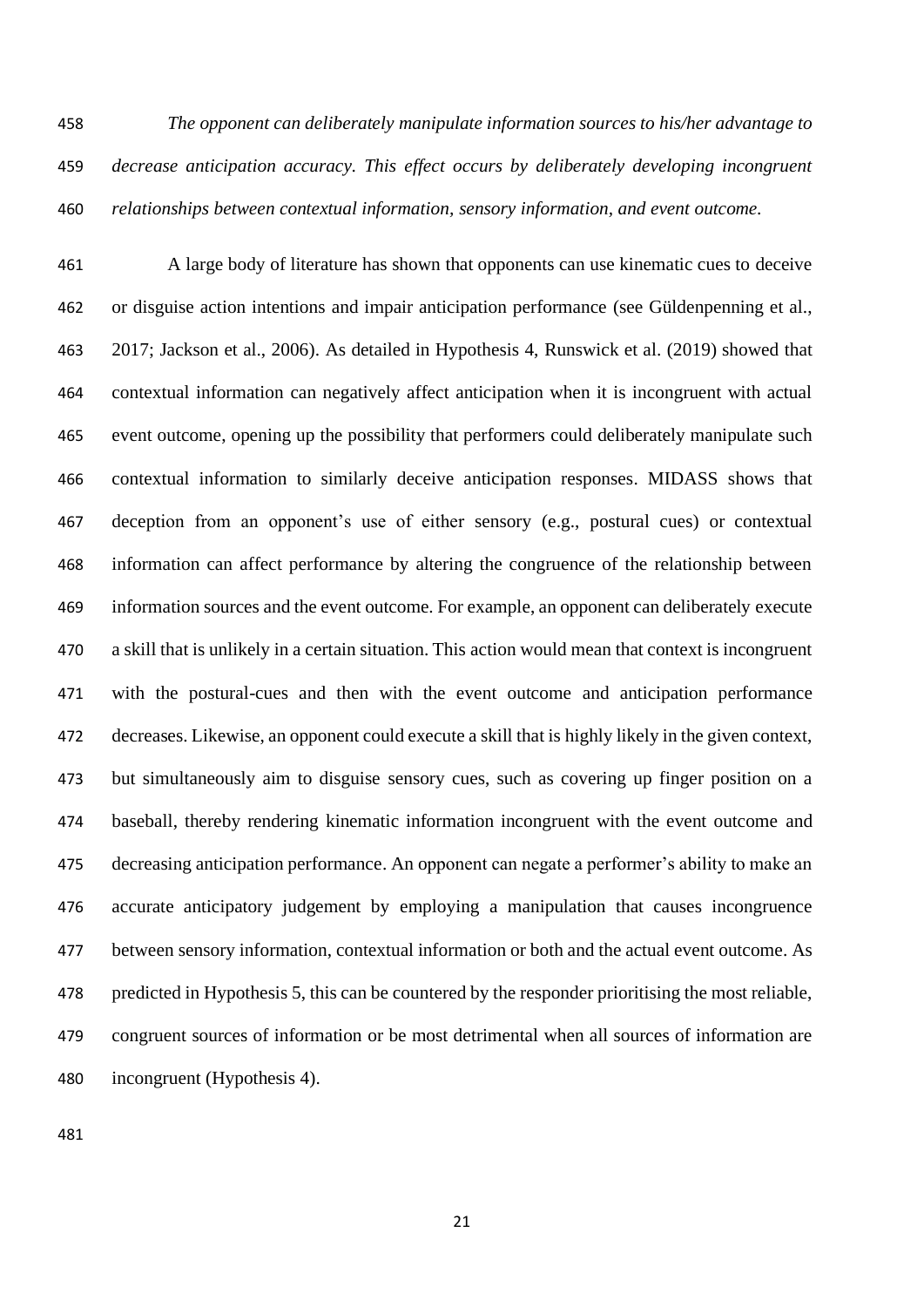*Hypothesis 7.* 

 *The responder can deliberately manipulate situations to his/her advantage and increase anticipation accuracy.* 

 An area that has lacked investigation in the literature is the influence of the performer who is anticipating and executing a response in the process- in this MIDASS, referred to as 'responder influence'. To counter opponent deception, the responder could influence the opponent to create favourable situations in which sources of information are congruent with the outcome. For example, in cricket, the responder can manipulate the contextual information 490 that develops, such as sequences of event (McRobert et al., 2011). Cricket batters often play a series of shots moving closer to the bowler to induce a short ball delivery later on. In tennis, a returner may position his/her body in a way that encourages the opponent to direct the serve in a specific direction, thereby increasing the probability of that event outcome occurring. A defender in football will often position his/her body in a certain way to force the opponent in a certain direction to greatly increase the probability of that outcome occurring. To understand what happens in anticipation in striking sports tasks, it is necessary to investigate the part responders play in the anticipation process. This MIDASS makes predictions to guide this investigation going forward. The responder can also manipulate current sensory and contextual information, increasing the probability of an opponent executing a certain action and therefore create congruence between information sources and the event outcome.

 In future, those testing hypotheses 6 and 7 could facilitate a significant step forward in understanding by treating anticipation and deception as dynamic and interactive processes. Paradigms may need to be developed where both parties (i.e., actor and perceiver) are able to execute skills freely, presenting the need to measure how to manipulate contextual and sensory information. Performance analysis could have a significant role to play in sports such as cricket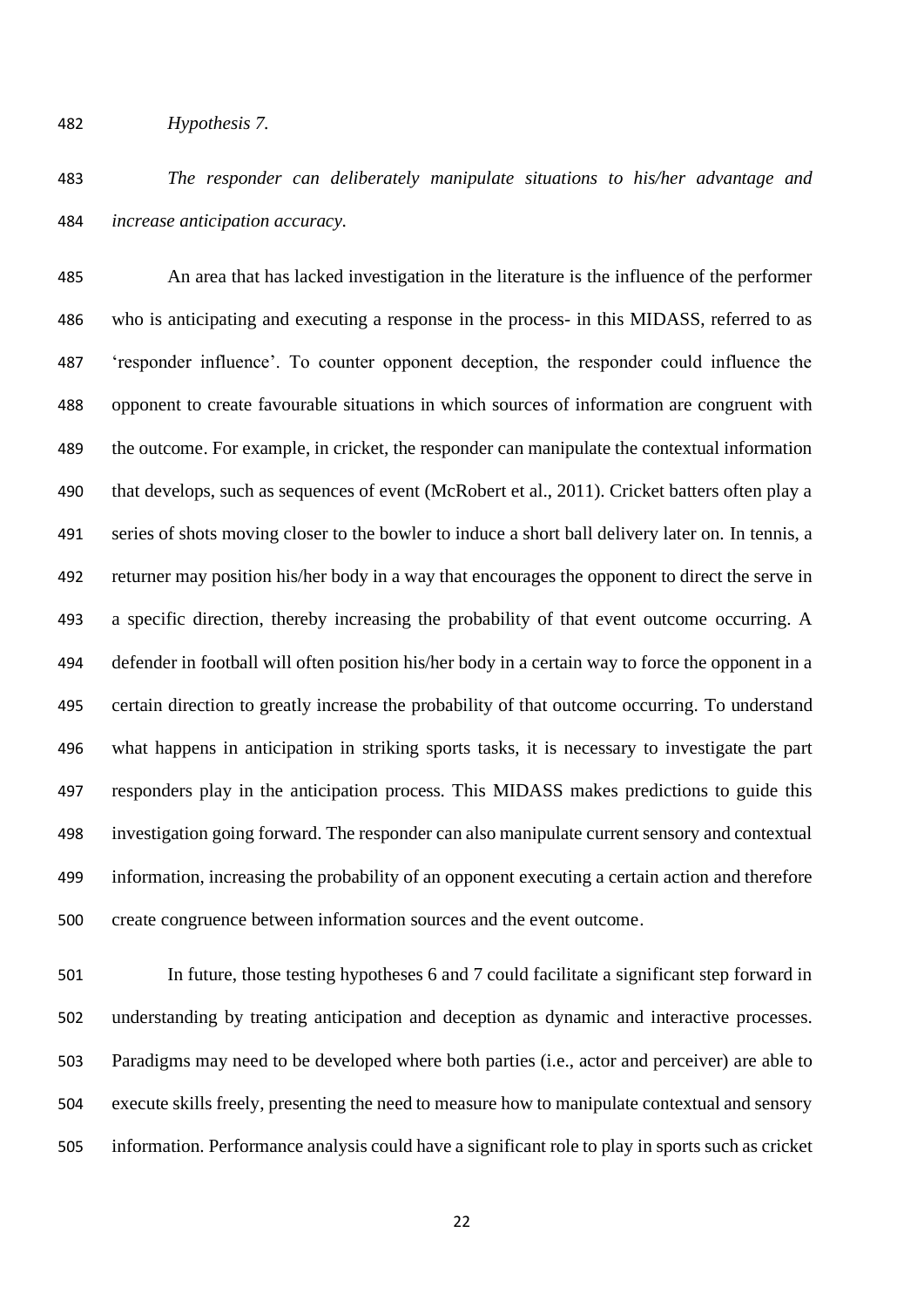where the positions of fielders are carefully manipulated by the bowling team and actions of bowlers and outcome of deliveries are regularly recorded.

 While the proposed model accounts for a number of areas that have been missing from previous attempts to model anticipation, not least the detailed inclusion of contextual information alongside sensory information and the presentation of specific and testable hypotheses, there is still much work to be done. We hope the MIDASS can provide a focal point for directly testing hypotheses in order to continue to enhance and refine our understanding of the processes underpinning anticipation. In future, further work could allow for other factors that affect anticipation such as anxiety and fatigue to be considered and how such factors impact on information pick-up. Furthermore, researchers should move beyond simply investigating the anticipator in sporting situations and focus on investigating the dynamic relationship between the opponent and responder in understanding anticipation.

 By directly testing the hypotheses proposed in this model, and furthering understanding of the prioritisation and integration of information sources in skilled performers, researchers can begin to unpack the dynamic relationship between responder and opponent in striking sports. Such hypothesis-driven testing can lead to continued improvement in interventions to not only develop skilled anticipators but athletes who are skilled in using sensory and contextual information to hide their intentions, manipulate competitive situations, and create probabilities in their favour.

### **References**

 Abernethy, B., Gill, D. P., Parks, S. L., & Packer, S. T. (2001). Expertise and the perception of kinematic and situational probability information. *Perception 30,* 233–252. DOI: 10.1068/p2872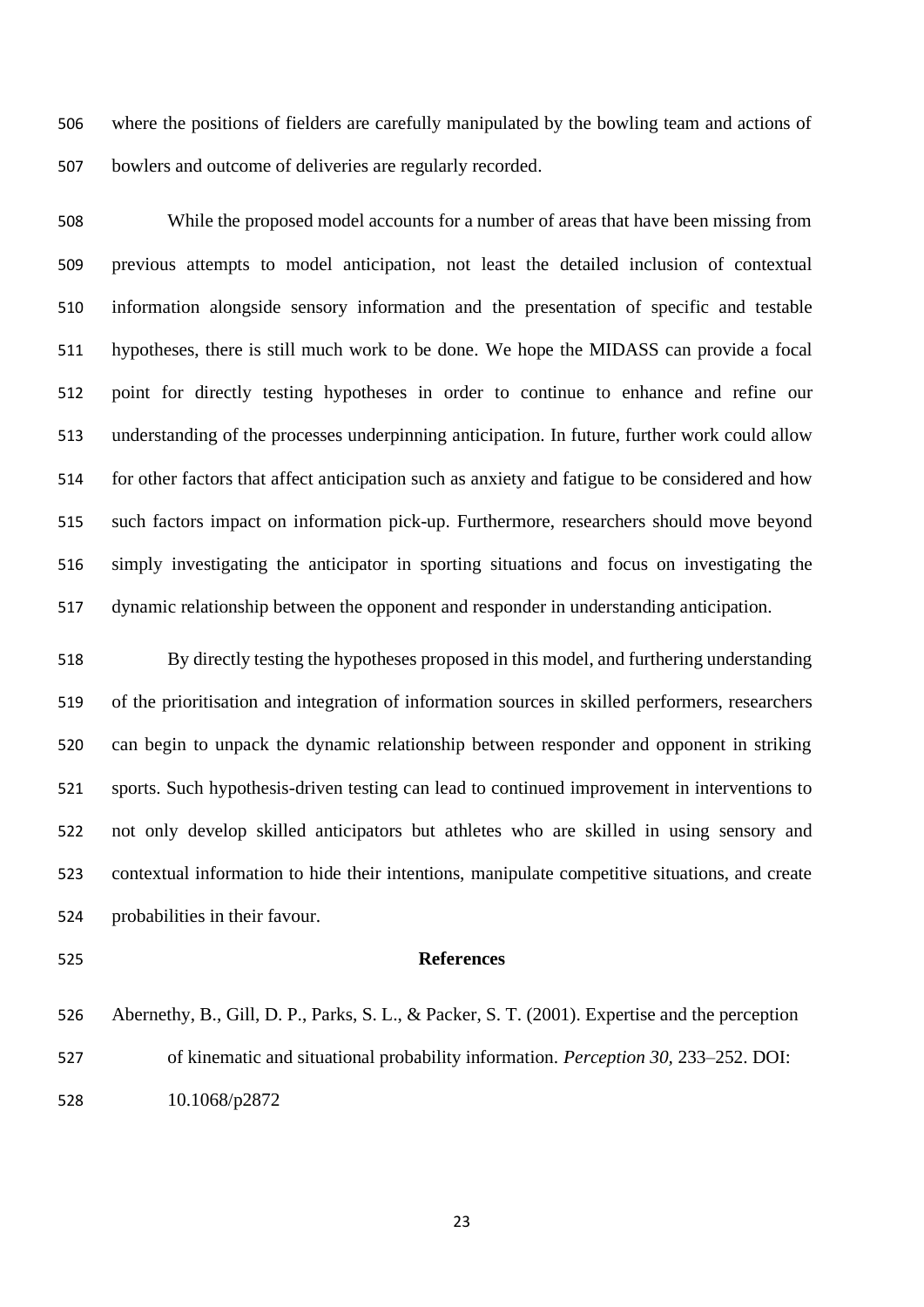- Abernethy, B., & Zawi, K. (2007). Pickup of essential kinematics underpins expert perception of movement patterns. *Journal of Motor Behaviour, 39,* 353-367. DOI: 10.3200/JMBR.39.5.353-368
- Alain, C., & Girardin, Y. (1978). The use of uncertainty in racquetball competition. *Canadian Journal of Applied Sport Science, 3,* 240–243.
- Alain, C., & Proteau, L. (1980). "Decision making in sport," in C. H. Nadeau, W. R.
- Halliwell, K. M. Newell, and G. C. Roberts (Eds.) *Psychology of Motor Behavior and Sport,* (Champaign, IL: Human Kinetics), 465–477.
- Allard, F., Graham, S., & Paarsalu, M. E. (1980). Perception in sport: Basketball. *Journal of Sport Psychology, 2,* 14-21.
- Campbell, F. W., & Wurtz, R. H. (1978). Saccadic omission: Why we do not see a grey-out during a saccadic eye movement. *Vision Research, 18*, 1297-1303.
- Cañal-Bruland, R., & Schmidt, M. (2009). Response bias in judging deceptive movements.

*Acta Psychologica, 130,* 235-240. DOI: 10.1016/j.actpsy.2008.12.009

- Cañal-Bruland, R., Filius, M. A., & Oudejans, R. R. D. (2015). Sitting on a fastball. *Journal of Motor Behaviour, 47,* 267-270. DOI: 10.1080/00222895.2014.976167
- Cañal-Bruland, R., & Mann, D. L. (2015). Time to broaden the scope of research on

anticipatory behaviour: a case for the role of probabilistic information. *Frontiers in* 

- *Psychology, 6,* 1518. DOI: 10.3389/fpsyg.2015.01518
- Cañal-Bruland, R., Müller, F., Lach, B., Spence, C. (2018). Auditory contributions to visual
- anticipation in tennis. *Psychology of Sport and Exercise, 36,* 100-103. DOI:
- 10.1016/j.psychsport.2018.02.001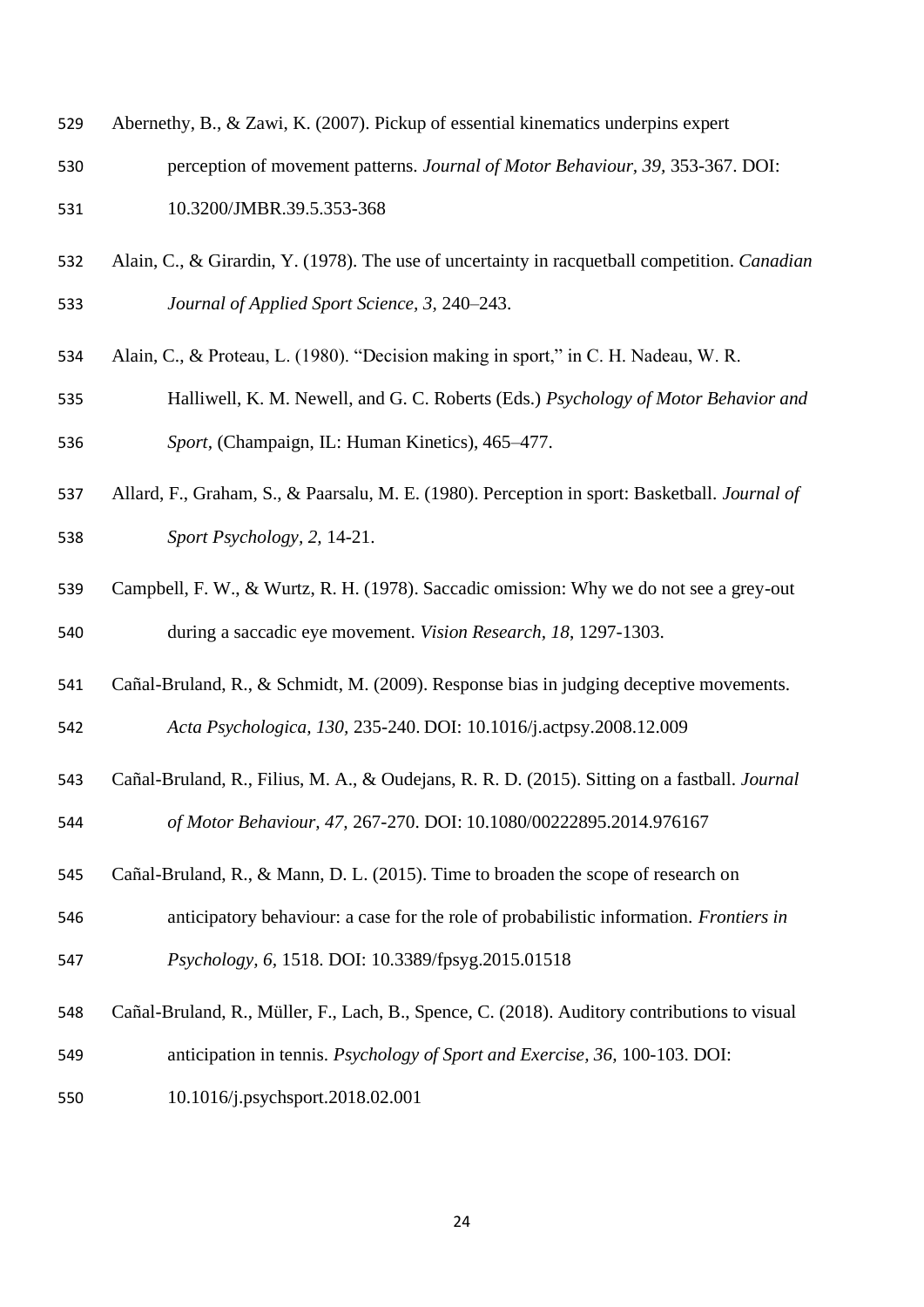| 551 | Christensen, W., Sutton, J., & McIlwain, D.J. (2016), Cognition in skilled action: Meshed |
|-----|-------------------------------------------------------------------------------------------|
| 552 | control and the varieties of skill experience. Mind & Language, 31, 37-66.                |
| 553 | https://doi.org/10.1111/mila.12094                                                        |
| 554 | de Lange, F. P., Heilbron, M., & Kok, P. (2018). How do expectations shape perception?    |

- *Trends in Cognitive Science, 22,* 764-779. DOI: 10.1016/j.tics.2018.06.002
- Farrow, D., & Reid, M. (2012). The contribution of situational probability information to anticipatory skill. *Journal of Science and Medicine in Sport, 15,* 368-373. DOI:
- 10.1016/j.jsams.2011.12.007
- Gray, R. (2002). Behaviour of college baseball players in a virtual batting task. *Journal of Experimental Psychology: Human Perception and Performance, 11,* 1131–1148. DOI: 10.1037/0096-1523.28.5.1131
- Gray, R. & Cañal-Bruland, R. (2018). Integrating visual trajectory and probabilistic information in baseball batting. *Psychology of Sport and Exercise, 36,* 123-131. DOI:
- 10.1016/j.psychsport.2018.02.009
- Gredin, V. G., Bishop, D. T., Broadbent, D. P., Tucker, A., & Williams, A. M. (2018).
- Experts integrate contextual priors and environmental information to improve

anticipation efficiency. *Journal of Experimental Psychology: Applied.* DOI:

10.1037/xap0000174

Gredin, N. V., Bishop, D. T., Williams, A. M., & Broadbent, D. P. (2020). The use of

- contextual priors and kinematic information during anticipation in sport: Toward a
- Bayesian integration model. *International Review of Sport and Exercise Psychology*.
- https://doi.org/10.1080/1750984X.2020.1855667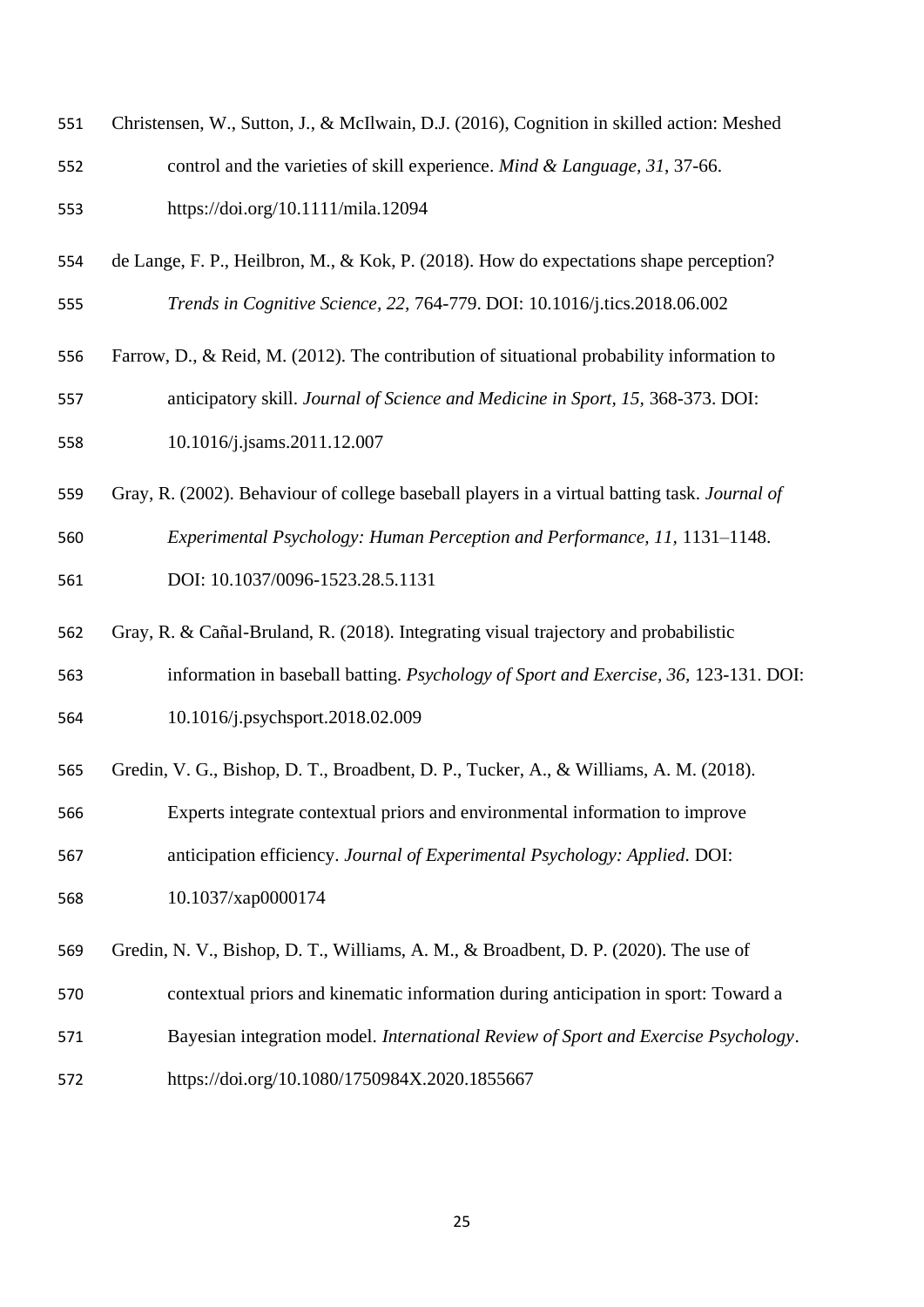| 573 | Güldenpenning, I., Kunde, W., & Weigelt, M. (2017). How to trick your opponent: A review     |
|-----|----------------------------------------------------------------------------------------------|
| 574 | article on deceptive actions in interactive sports. Frontiers in Psychology. DOI:            |
| 575 | 10.3389/fpsyg.2017.00917                                                                     |
| 576 | Huys, R., Cañal-Bruland, R., Hagemann, N., Beek, P. J., Smeeton, N. J., & Williams, A. M.    |
| 577 | (2009). Global information pickup underpins anticipation in tennis shot direction.           |
| 578 | Journal of Motor Behaviour, 41(2), 158-170. DOI: 10.3200/JMBR.41.2.158-171                   |
| 579 | Jackson, R. C., & Cañal-Bruland, R. (2019). Deception in sport. In A. M. Williams & R. C.    |
| 580 | Jackson (Eds.), Anticipation and Decision Making in Sport, (Abingdon, Oxon:                  |
| 581 | Routledge), 99-116.                                                                          |
| 582 | Jackson, R. C., Warren, S., & Abernethy, B. (2006). Anticipation skill and susceptibility to |
| 583 | deceptive movement. Acta Psychologica, 123, 355-371. DOI:                                    |
| 584 | 10.1016/j.actpsy.2006.02.002                                                                 |
| 585 | Laby, D., & Kirschen, D. (2018). A new model for sports and performance vision. Vision       |
| 586 | Development and Rehabilitation, 4, 85-91.                                                    |
| 587 | Loffing, F., & Cañal-Bruland, R. (2017). Anticipation in sport. Current Opinion in           |
| 588 | Psychology. DOI: 10.1016/j.copsyc.2017.03.008                                                |
| 589 | Loffing, F., & Hagemann, N. (2014). On-court position influences skilled tennis players'     |
| 590 | anticipation of shot outcome. Journal of Sport and Exercise Psychology, 36, 14-26.           |
| 591 | DOI: 10.1123/jsep.2013-0082                                                                  |
| 592 | Mann, D. L., Schaefers, T., & Cañal-Bruland, R. (2014). Action preferences and the           |
| 593 | anticipation of action outcomes. Acta Psychologica, 152, 1-9. DOI:                           |
| 594 | 10.1016/j.actpsy.2014.07.004                                                                 |
|     |                                                                                              |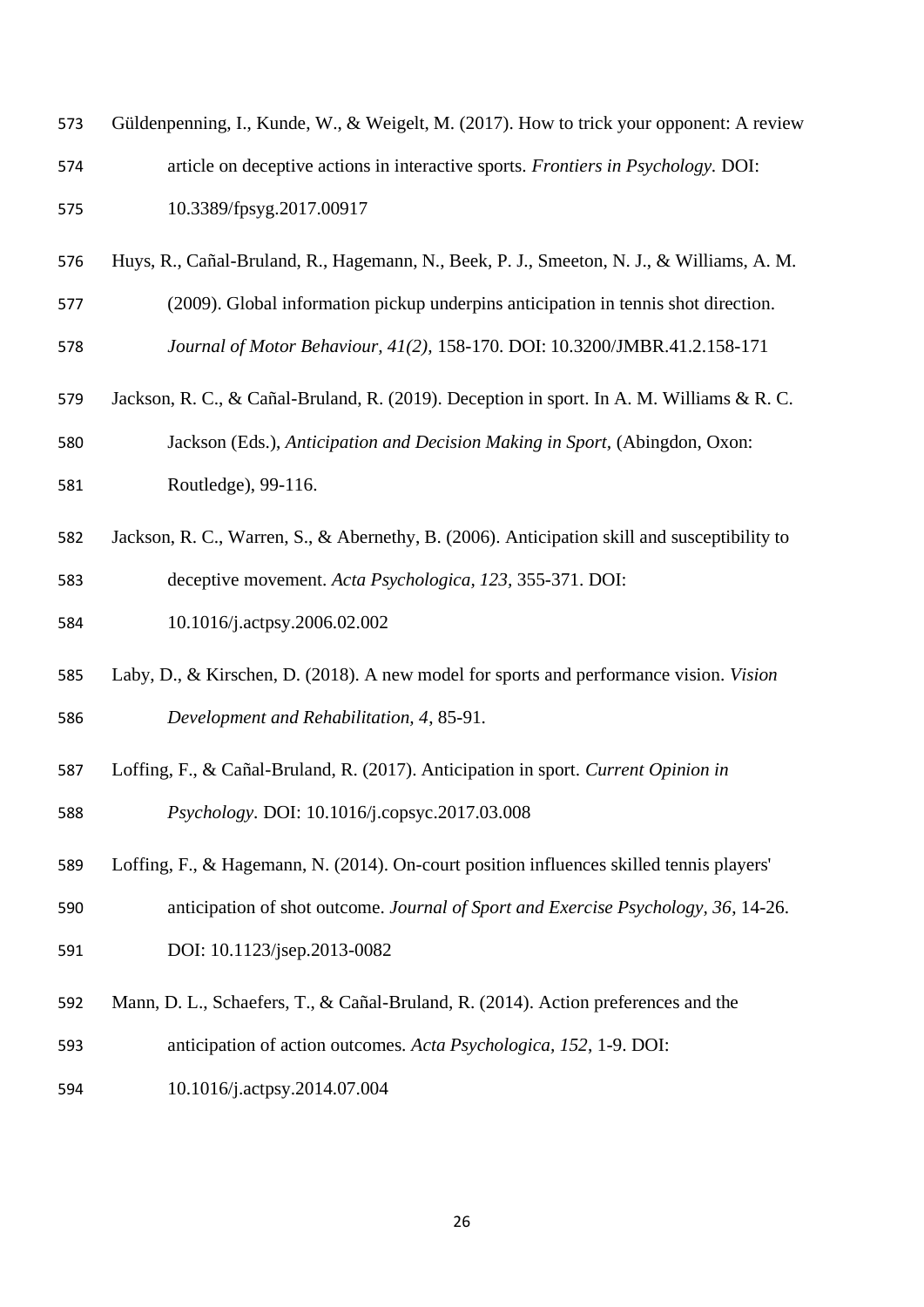| 595 | Mann, D. L., Causer, J., Nakamoto, H., & Runswick, O. R. (2019). Visual search behaviours      |
|-----|------------------------------------------------------------------------------------------------|
| 596 | in expert perceptual judgements. In A. M. Williams & R. C. Jackson (Eds.),                     |
| 597 | Anticipation and Decision Making in Sport, (Abingdon, Oxon: Routledge), 59-78.                 |
| 598 | Mann, D. T. Y., Williams, A. M., Ward, P., & Janelle, C. M. (2007). Perceptual-cognitive       |
| 599 | expertise in sport: A meta-analysis. Journal of Sport & Exercise Psychology, 29, 457–          |
| 600 | 478. DOI:10.1123/jsep.29.4.457                                                                 |
| 601 | McRobert, A. P., Ward, P., Eccles, D. W., & Williams, A. M. (2011). The effect of              |
| 602 | manipulating context-specific information on perceptual-cognitive processes during a           |
| 603 | simulated anticipation task. British Journal of Psychology, 102, 519-534. DOI:                 |
| 604 | 10.1111/j.2044-8295.2010.02013.x                                                               |
| 605 | Milazzo, N., Farrow, D., Ruffault, A., & Fournier, J. F. (2015). Do karate fighters use        |
| 606 | situational probability information to improve decision-making performance during              |
| 607 | on-mat tasks? Journal of Sports Sciences, 34, 1547-1556. DOI:                                  |
| 608 | 10.1080/02640414.2015.1122824                                                                  |
| 609 | Morris-Binelli, K., & Müller, S. (2017). Advancements to the understanding of expert visual    |
| 610 | anticipation skill in striking sports. Canadian Journal of Behavioural Science, 49(4),         |
| 611 | 262-268. DOI: 10.1037/cbs0000079                                                               |
| 612 | Müller, F., Jauernig, L., & Cañal-Bruland, R. (2019). The sound of speed: How grunting         |
| 613 | affects opponents' anticipation in tennis. PloS ONE, 14 (4). DOI:                              |
| 614 | 10.1371/journal.pone.0214819                                                                   |
| 615 | Müller, S., & Abernethy, B. (2012). Expert anticipatory skill in striking sports: A review and |
| 616 | a model. Research Quarterly for Exercise and Sport, 83, 175-187. DOI:                          |
| 617 | 10.1080/02701367.2012.10599848                                                                 |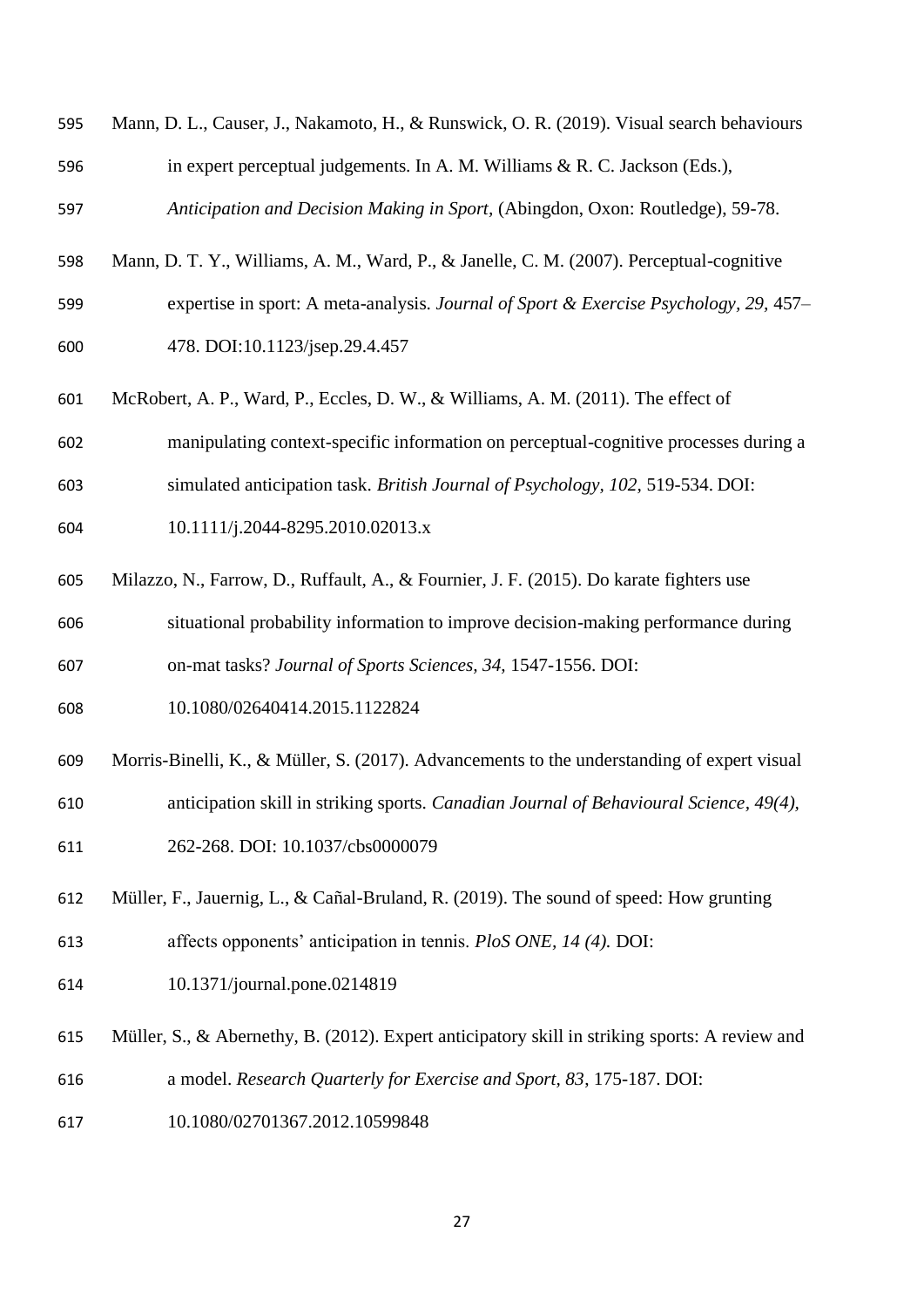| 618 | Müller, S., Abernethy, B., Reece, J., Rose, M., Eid, M., McBean, R., Hart, T., & Abrew, C.   |
|-----|----------------------------------------------------------------------------------------------|
| 619 | (2009). An in-situ examination of the timing of information pick-up for interception         |
| 620 | by cricket batsmen of different skill levels. Psychology in Sport and Exercise, 10,          |
| 621 | 644-652. DOI: 10.1016/j.psychsport.2009.04.002                                               |
| 622 | Müller, S. Brenton, J. & Mansingh, A. (2020) Sources of information pick-up for anticipation |
| 623 | by skilled cricket batsmen. European Journal of Sport Science, DOI:                          |
| 624 | 10.1080/17461391.2020.1842911                                                                |
| 625 | Murphy, C. P., Jackson, R. C., & Williams, A. M. (2019). Contextual information and its role |
| 626 | in expert anticipation. In A. M. Williams & R. C. Jackson (Eds.), Anticipation and           |

*Decision Making in Sport,* (Abingdon, Oxon: Routledge), 43-58.

Murphy, C. P., Jackson, R. C., Cooke, K., Roca, A., Benguigui, N., & Williams, A. M.

(2016). Contextual information and perceptual-cognitive expertise in a dynamic,

temporally-constrained task. *Journal of Experimental Psychology Applied, 22*, 455-

470. DOI: 10.1037/xap0000094

Nieuwenhuys, A., & Oudejans, R. R. (2012). Anxiety and perceptual-motor performance:

toward an integrated model of concepts, mechanisms, and processes. *Psychological* 

*Research, 76,* 747-759. DOI: 10.1007/s00426-011-0384-x

 North, J. S., & Williams, A. M. (2019). Familiarity detection and pattern perception. In A. M. Williams & R. C. Jackson (Eds.), *Anticipation and Decision Making in Sport,*

(Abingdon, Oxon: Routledge), 25-42.

North, J. S., Williams, A. M., Hodges, N., Ward, P., & Ericsson, K. A. (2009). Perceiving

patterns in dynamic action sequences: Investigating the processes underpinning

stimulus recognition and anticipation skill. *Applied Cognitive Psychology, 23,* 878-

894. DOI: 10.1002/acp.1581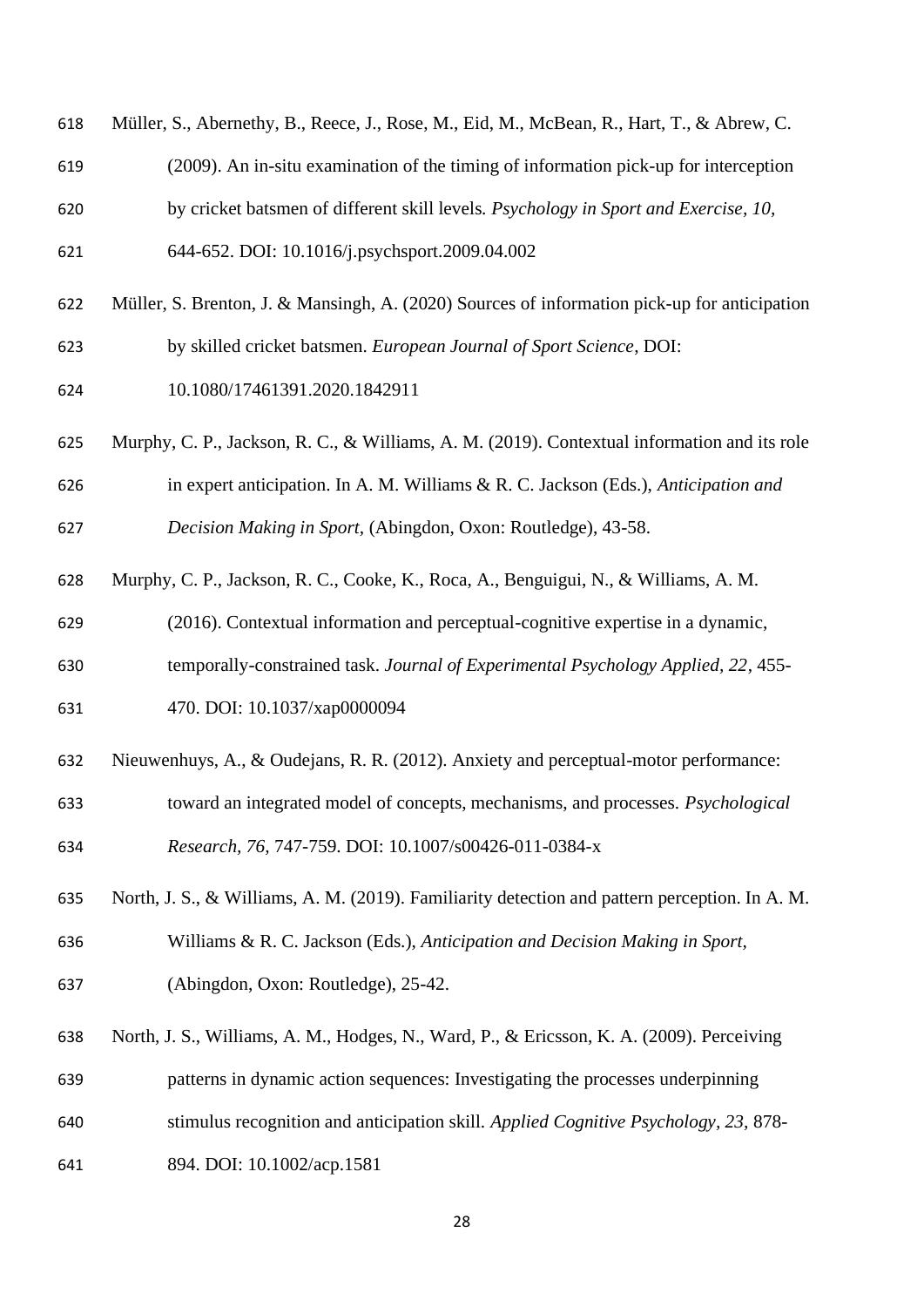- Paull, G., & Glencross, D. (1997). Expert perception in decision making in Baseball. *International Journal of Sport Psychology, 28,* 35-56.
- Roca, A., Ford, P. R., McRobert, A. P., & Williams, A. M. (2013). Perceptual-cognitive skills and their interaction as a function of task constraints in soccer. *Journal of Sport & Exercise Psychology, 35,* 144-155.
- Runswick, O. R., Green, R., & North, J. S. (2020). The effects of skill-level and playing- position on the anticipation of ball-bounce in rugby union. *Human Movement Science,* 69. DOI: 10.1016/j.humov.2019.102544.
- Runswick, O. R., Roca, A., Williams, A. M., Bezodis, N. E., McRobert, A. P., & North, J. S.
- (2018a). The impact of contextual information and a secondary task on anticipation performance: An interpretation using cognitive load theory. *Applied Cognitive*

*Psychology, 32,* 141-149. DOI: 10.1002/acp.3386

- Runswick, O. R., Roca, A., Williams, A. M., McRobert, A. P., & North, J. S. (2018b). The
- temporal integration of information during anticipation. *Psychology of Sport and*

*Exercise, 37,* 100-108. DOI: 10.1016/j.psychsport.2018.05.001

 Runswick, O. R., Roca, A., Williams, A. M., McRobert, A. P., & North, J. S. (2019). Why do bad balls get wickets? The role of congruent and incongruent information in anticipation. *Journal of Sports Sciences.* DOI: 10.1080/02640414.2018.1514165

 Ryu, D., Abernethy, B., Mann, D. L., & Poolton, J. M. (2015). The contributions of central and peripheral vision to expertise in basketball: How blur helps to provide a clearer picture. *Journal of Experimental Psychology: Human Perception and Performance, 41,* 176 – 185.

 Ryu, D., Mann, D. L., Abernethy, B., & Poolton, J. M. (2016). Gaze-contingent training enhances perceptual skill acquisition. *Journal of Vision, 21*, 1-21.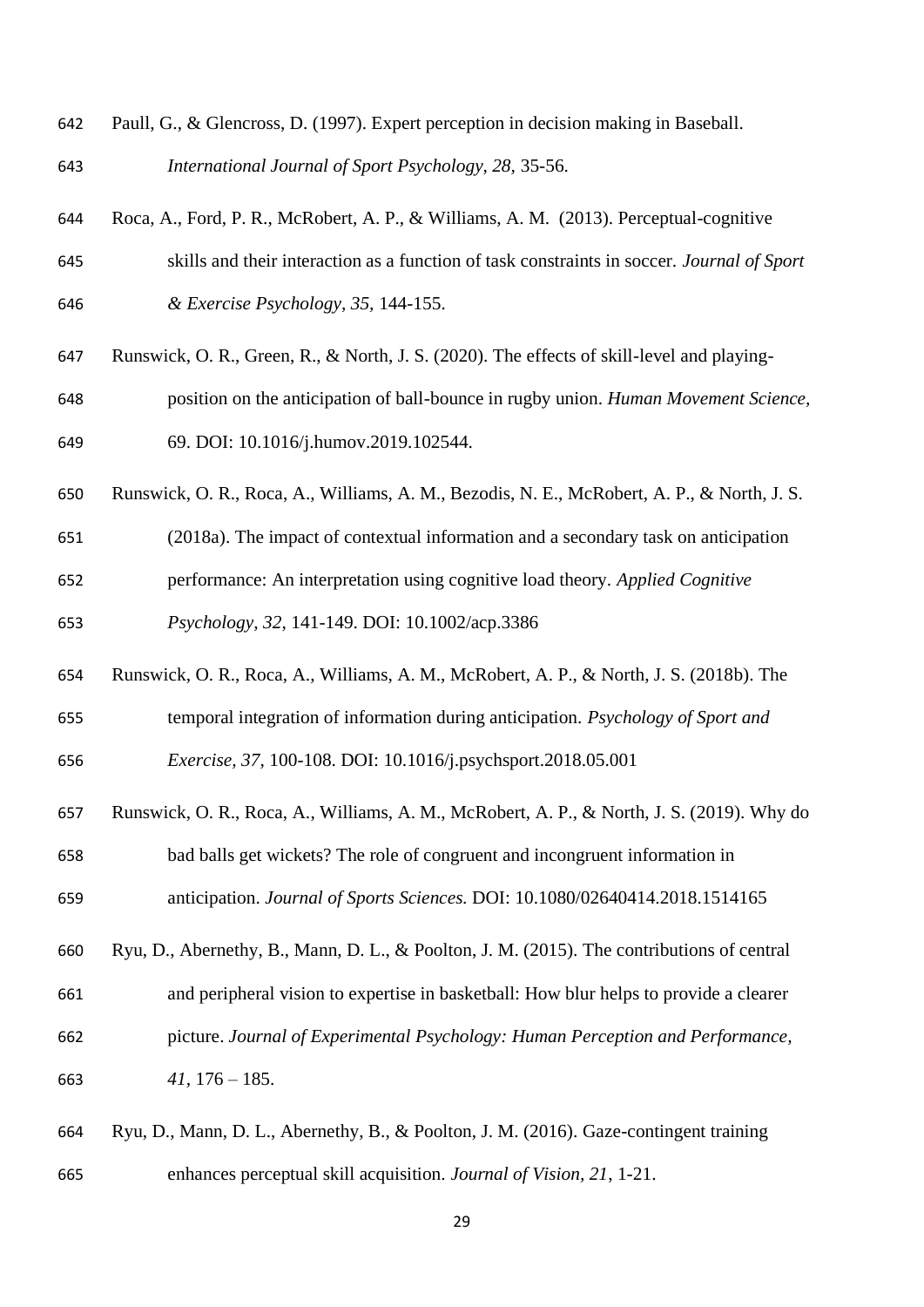| 666 | Savelsbergh, G. J. P., Williams, A. M., van der Kamp, J., & Ward, P. (2002). Visual search, |
|-----|---------------------------------------------------------------------------------------------|
| 667 | anticipation and expertise in soccer goalkeepers. Journal of Sports Sciences, 20, 279-      |
| 668 | 287.                                                                                        |

Simonet, M., Meziane, H. B., Runswick, O. R., North, J. S., Williams, A. M., Barral, J., &

 Roca, A. (2019). The modulation of event-related alpha rhythm during the time course of anticipation. Scientific Reports, 9, 18226. https://doi.org/10.1038/s41598-

01954763-1

 Smeeton, N. J., & Huys, R. (2011). Anticipation of tennis shot direction from whole body movement: The role of movement amplitude and dynamics. *Human Movement Science, 30,* 957-965. DOI: 10.1016/j.humov.2010.07.012

 Smeeton, N. J., Hüttermann, S., & Williams, A. M (2019). Postural cues, biological motion perception, and anticipation in sport. In A. M. Williams & R. C. Jackson (Eds.), *Anticipation and Decision Making in Sport,* (Abingdon, Oxon: Routledge), 3-25.

 Takeuchi, T. (1993). Auditory information in playing tennis. *Perceptual and Motor Skills, 73 (3), 1323-1328.* DOI: 10.2466/pms.1993.76.3c.1323

- Vaeyens, R., Lenoir, M., Williams, A. M., Mazyn, L., & Philippaerts, R. M. (2007a). The effects of task constraints on visual search behaviour and decision-making skill in youth soccer players. *Journal of Sport & Exercise Psychology, 29,* 147-169. DOI:
- Vaeyens, R., Lenoir, M., Williams, A. M., Mazyn, L., & Philippaerts, R. M. (2007b).
- Mechanisms underpinning successful decision making in skilled youth soccer players:
- an analysis of visual search behaviours. *Journal of Motor Behaviours, 39,* 395-408.
- DOI: 10.3200/JMBR.39.5.395-408

10.1123/jsep.29.2.147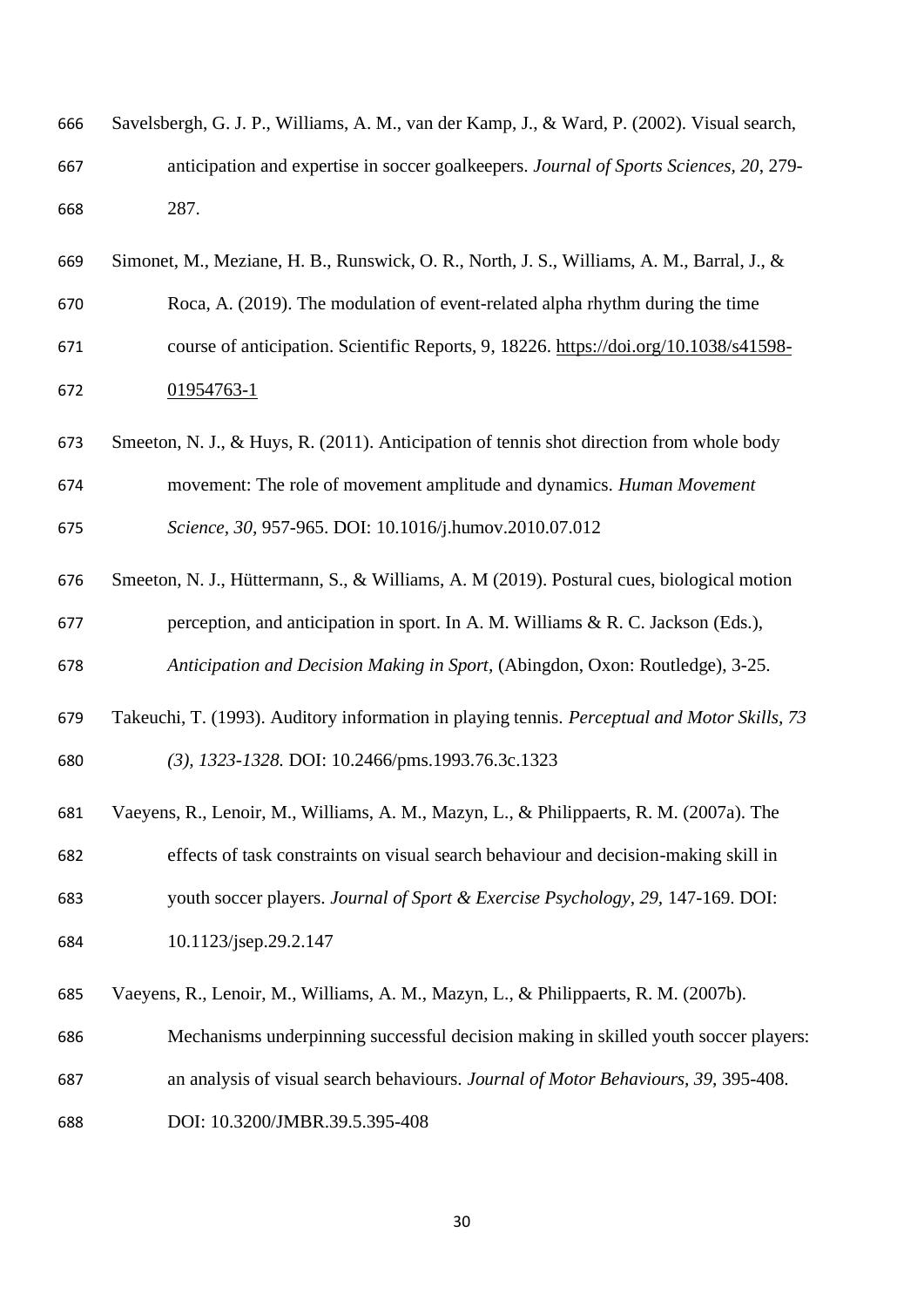| 689 | Vernon, G., Farrow, D., & Reid, M. (2018). Returning serve in tennis: A qualitative            |
|-----|------------------------------------------------------------------------------------------------|
| 690 | examination of the interaction of anticipatory information sources used in professional        |
| 691 | tennis players. Frontiers in Psychology. DOI: 10.3389/fpsyg.2018.00895                         |
| 692 | Ward, P., & Williams, A. M. (2003). Perceptual and cognitive skill development in soccer:      |
| 693 | The multidimensional nature of expert performance. Journal of Sport and Exercise               |
| 694 | Psychology, 25, 93-111. DOI: 10.1123/jsep.25.1.93                                              |
| 695 | Ward, P., & Williams, A. M., & Bennet, S. J. (2002). Visual search and biological motion       |
| 696 | perception in tennis. Research Quarterly for Exercise and Sport, 73, 107-112. DOI:             |
| 697 | 10.1080/02701367.2002.10608997                                                                 |
| 698 | Williams, A. M. (2009). Perceiving the intentions of others: How do skilled performers make    |
| 699 | anticipation judgments? Progress in Brain Research, 174, 73-83. DOI:                           |
| 700 | 10.1016/S0079-6123(09)01307-7                                                                  |
| 701 | Williams, A. M., & Davids, K. (1998). Visual search strategy, selective attention, and         |
| 702 | expertise in soccer. Research Quarterly for Exercise and Sport, 69, 111-128. DOI:              |
| 703 | 10.1080/02701367.1998.10607677                                                                 |
| 704 | Williams, A. M., & Ford, P. R. (2008). Expertise and expert performance in sport.              |
| 705 | International Review of Sport and Exercise Psychology, 1, 4-18. DOI:                           |
| 706 | 10.1080/17509840701836867                                                                      |
| 707 | Williams, A. M., Hodges, N. J., North, J. S., & Barton, G. (2006). Perceiving patterns of play |
| 708 | in dynamic sport tasks: Investigating the essential information underlying skilled             |
| 709 | performance. Perception, 35, 317-332. DOI: 10.1068/p5310                                       |
| 710 | Williams, A. M. & Jackson, R. C. (2019). Anticipation in sport: Fifty years on, what we have   |
| 711 | learned and what research still needs to be undertaken? Psychology of Sport &                  |
| 712 | Exercise. DOI: 10.1016/j.psychsport.2018.11.014                                                |
|     | 31                                                                                             |